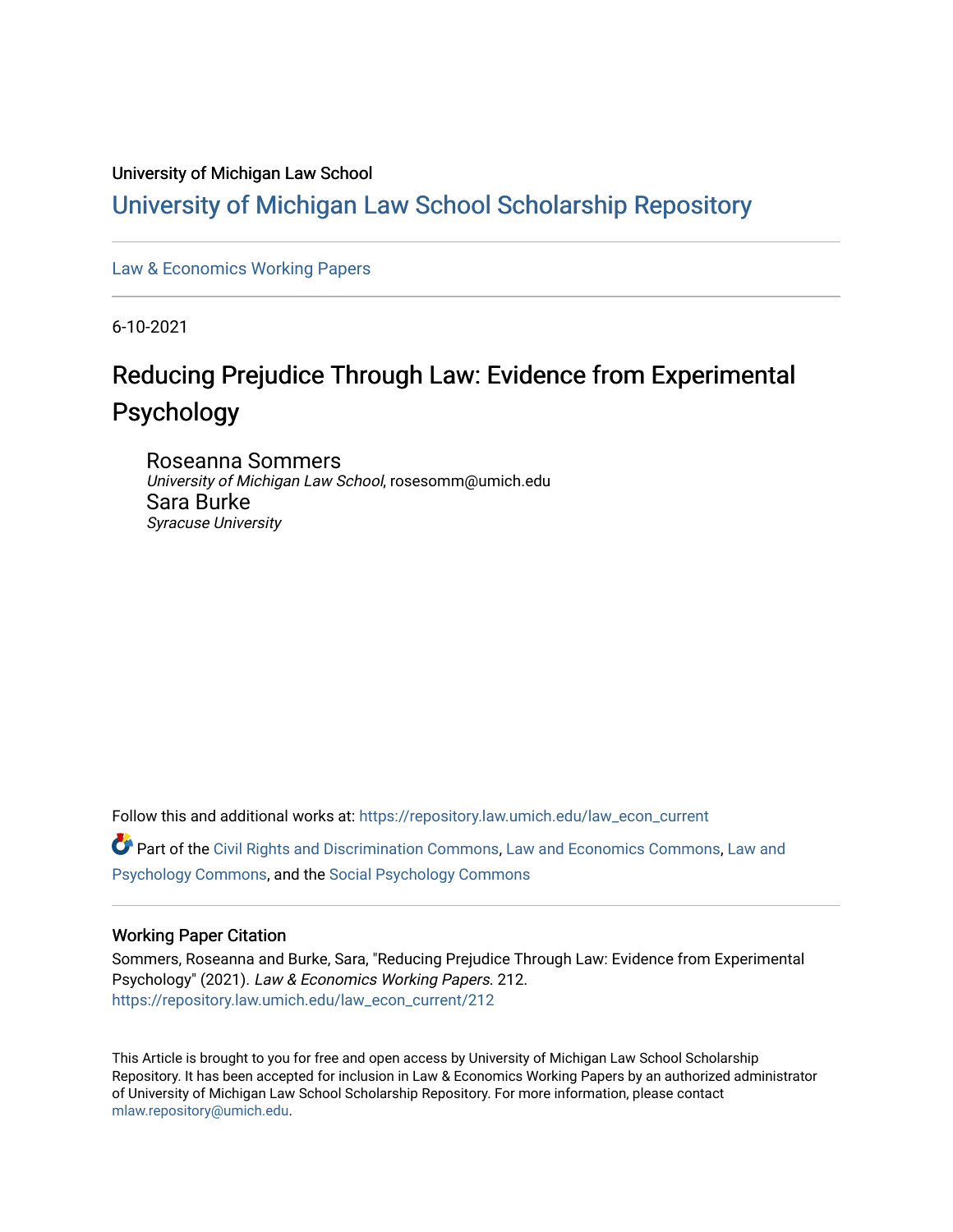### **Reducing Prejudice Through Law: Evidence from Experimental Psychology**

Roseanna Sommers & Sara Emily Burke1

### **Abstract**

Can antidiscrimination law effect changes in public attitudes toward minority groups? Could learning, for instance, that employment discrimination against people with clinical depression is illegal cause members of the public to be more accepting toward people with mental health conditions? In this Article, we report the results of a series of experiments that test the effect of inducing the belief that discrimination against a given group is legal (vs. illegal) on interpersonal attitudes toward members of that group. We find that learning that discrimination is unlawful does not simply lead people to believe that an employer is more likely to face punishment for discriminatory behavior. It also leads people to report less prejudicial attitudes and greater feelings of interpersonal warmth toward members of that group. Conversely, when people learn that the law *tolerates* discrimination against a group, it licenses more prejudicial attitudes. Importantly, we demonstrate that individuals vary substantially in the degree to which they view courts as legitimate authorities, and that this orientation is systematically related to the degree to which prejudicial attitudes shift in response to legal rules.

### **I. Introduction**

Can antidiscrimination law affect prejudicial attitudes toward minority groups? Plenty of commentary has suggested that it cannot. The late nineteenth century sociologist William Graham Summer famously argued that people must be persuaded to change their views on their own terms, rather than having social mores imposed by legal edict.2 The Supreme Court in *Plessy v. Ferguson* similarly asserted that "Legislation is powerless to eradicate racial instincts . . . ."3 This same reasoning was invoked to justify limited federal intervention in enforcing school desegregation following Brown v. Board in 1954.4

In *The Nature of Prejudice*, pioneering social psychologist Gordon Allport contested the view that "Stateways cannot change folkways"<sup>5</sup> He argued that antidiscrimination laws *can* change attitudes, through the specific mechanism of intergroup contact. Writing before the passage of the Civil Rights Act of 1951, he

<sup>&</sup>lt;sup>1</sup> Authors contributed equally.

<sup>2</sup> *See* WILLIAM GRAHAM SUMNER, FOLKWAYS: A STUDY OF THE SOCIOLOGICAL IMPORTANCE OF USAGES, MANNERS, CUSTOMS, MORES, AND MORALS 77 (1906) ("Vain attempts have been made to control the new order by legislation. The only result is the proof that legislation cannot make mores.").

<sup>3</sup> 163 U.S. 537 (1896).

<sup>4</sup> President Eisenhower noted that "[I]t is difficult through law and through force to change a man's heart," adding that "we must all… help to bring about a change in spirit so that extremists on both sides do not defeat what we know is a reasonable, logical conclusion to this whole affair…" *Text of President Eisenhower's News Conference on Foreign and Domestic Affairs,* N.Y. TIMES, Sept. 6, 1956, at 10 (cited in Christopher W. Schmidt, *Conceptions of Law in the Civil Rights Movement*, 1 UC IRVINE L. REV. 641, 646-47).

<sup>&</sup>lt;sup>5</sup> GORDON WILLARD ALLPORT, KENNETH CLARK & THOMAS PETTIGREW, THE NATURE OF PREJUDICE 469 (1954).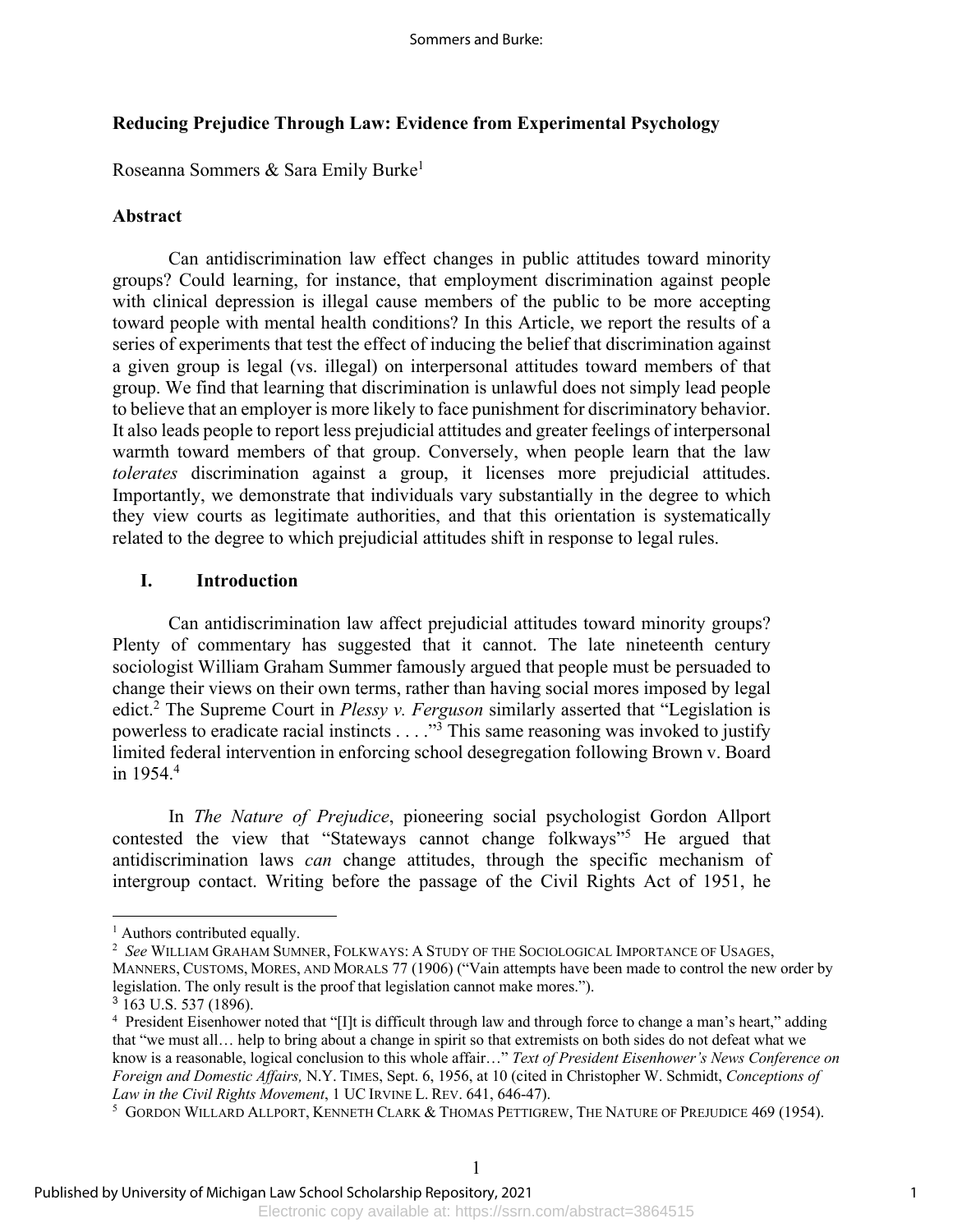examined state and municipal laws barring discrimination in employment and housing, and argued that certain forms of social contact between members of different groups namely, contact under conditions of equality—can diminish prejudice, and antidiscrimination legislation can engender such contact.<sup>6</sup> Around the same time, a groundbreaking study by psychologists Morton Deutsch and Mary Ellen Collins found that white families who had been assigned to live in integrated public housing expressed less racist attitudes toward their Black neighbors than did white families who had been assigned to live in racially segregated buildings.7 "From these findings," wrote social psychologist Elliott Aronson, "it would appear that stateways *can* change folkways, that you can legislate morality—not directly, of course, but through the medium of equalstatus contact."8

In this Article, we ask whether it is possible for the law to shift prejudicial attitudes in a more direct fashion. Is it possible for the law *itself* to send a signal that causes changes in prejudicial attitudes—changes that do not operate through the mechanism of increased intergroup contact? Could law transform attitudes because people care what the law says?

### **A. The Expressive Function of Law**

Many legal scholars have suggested that legal rules affect attitudes and behavior beyond their instrumental consequences, through what is known as the "expressive function of law."9 Even laws that are seldom enforced or invoked can be powerful tools for communicating norms and values to the public.10 Expressivists do not deny that people are motivated to avoid sanctions, but posit that law may shape behavior in additional ways not accounted for by deterrence.<sup>11</sup>

Scholars have proposed several potential mechanisms through which this kind of change might occur. One account suggests that members of the public assume that legal rules represent societal consensus. Accordingly, people who wish to avoid alienating

<sup>6</sup> *Id. See also* Linda C. McClain, *Civil Rights Act of 1964 and Legislating Morality: On Conscience, Prejudice, and Whether Stateways Can Change Folkways*, 95 B.U. L. REV. 891 (2015). *See generally* Thomas F. Pettigrew & Linda R. Tropp, *A Meta-analytic Test of Intergroup Contact Theory*, 90 J. PERSONALITY & SOCIAL PSYCH. 751 (2006), https://doi.org/10.1037/0022-3514.90.5.751; THOMAS F. PETTIGREW & LINDA R. TROPP, WHEN GROUPS MEET: THE DYNAMICS OF INTERGROUP CONTACT (2011).

<sup>7</sup> MORTON DEUTSCH & MARY ELLEN COLLINS, INTERRACIAL HOUSING: A PSYCHOLOGICAL EVALUATION OF A SOCIAL EXPERIMENT (1951).

<sup>8</sup> ELLIOT ARONSON, READINGS ABOUT THE SOCIAL ANIMAL 187 (2003) (emphasis in original).

<sup>9</sup> Maggie Wittlin, *Buckling Under Pressure: An Empirical Test of the Expressive Effects of Law*, 28 YALE J. REG. 419, 420 (2011).

<sup>10</sup> Examples include laws banning flag burning and hate speech. Cass R. Sunstein, *On the Expressive Function of Law*, 144 U. PA. L. REV. 2021 (1996). *See also* Dan Kahan, *Secret Ambition of Deterrence*, 113 HARV. L. REV. 413, 424 (1999) ("According to Kristin Luker, abortion laws (both civil and criminal) spark controversy because they confer esteem on women who occupy traditional domestic roles and express contempt for those who inhabit modern professional ones. Robert Ellickson traces the dispute over range-closure laws to the desire of western ranchers to erect a symbolic barrier to the erosion of their status. Disputes over public monuments, Sanford Levinson has shown, reflect the rivalries spawned by multiculturalism. Jack Balkin demonstrates how such rivalries affect interpretation of the Constitution.").

<sup>11</sup> *See* Wittlin, *supra* note 9, at 420.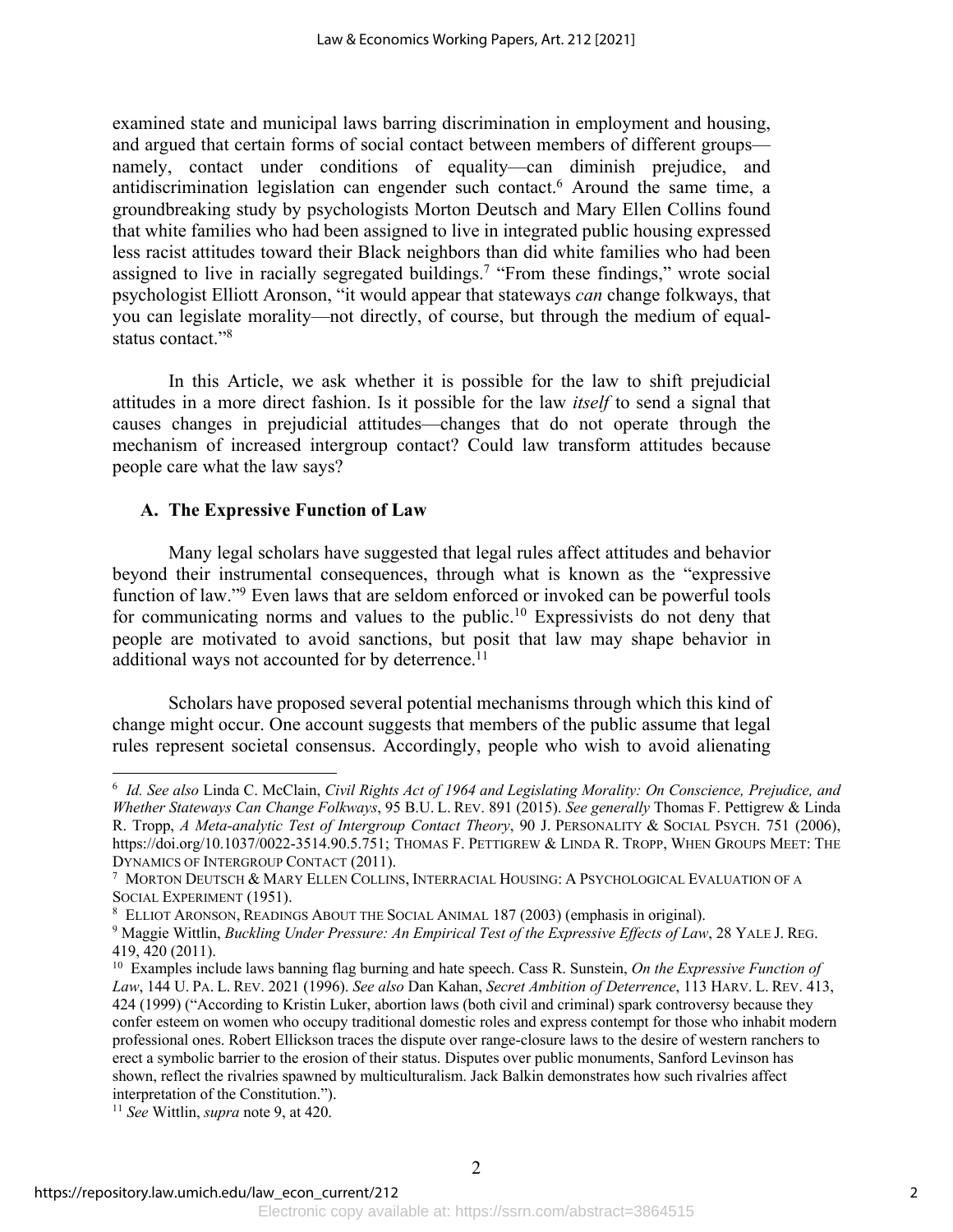their peers may conform their behavior to the law, without needing to observe descriptive norms directly. Richard McAdams has promoted this view, arguing that because law is democratically produced, people often look to the law to ascertain public opinion and to generate expectations about how others think and behave.12 People conform to the perceived consensus because they are motivated to gain approval from others, including from strangers.<sup>13</sup>

Another way in which law's expressive power might cause a change in attitudes is through its moral authority. On this view, courts function like celebrities: people treat them as authorities whose opinions they respect, admire, and emulate. As part of this general role modeling effect, people may think of courts (or the law more generally) as a kind of "credible expert" on moral questions.<sup>14</sup> Much as pharmacologists are seen as authorities on which compounds are salutary and which are poisonous, judges may be seen as experts on what conduct should be punished and what should be tolerated. Both of these hypothesized mechanisms are consistent with classic social psychology theories of attitude change, which posit that people are more persuaded by social authorities and by the opinions of topic-area experts than by ordinary people without notable authority or expertise.15

Another, related, idea is that people are motivated to behave in accordance with the law, in virtue of it being the law.16 Perhaps, rather than thinking like the Holmesian "bad man,"<sup>17</sup> who is interested in knowing the law only to the extent that it helps him predict what consequences will befall him if he engages in certain conduct, people instead think more like the "puzzled man," theorized by H.L.A. Hart.18 The puzzled man is

<sup>12</sup> Richard H. McAdams, *An Attitudinal Theory of Expressive Law*, 79 OR. L. REV. 339, 340 (2000). S*ee also* Margaret E. Tankard & Elizabeth Levy Paluck, *The Effect of a Supreme Court Decision Regarding Gay Marriage on Social Norms and Personal Attitudes*, 28 PSYCHOL. SCI. 1334 (2017) (reporting two empirical studies suggesting that institutional decisions by the Supreme Court can shift public perceptions of social norms). Tankard and Paluck explain that people "use norms as a guide to behavior because they are motivated to be accurate in their social judgment and also because they wish to avoid social rejection." However, they note that people can perceive shifts in social norms without changing their own views accordingly: "social norms may not always align with personal attitudes." *Id*. at 1335.

<sup>&</sup>lt;sup>13</sup> *Id.* 14 FREDERICK SCHAUER, FORCE OF LAW 6 (2015) ("[I]t is often claimed that many people obey the law just because it is the law and not because of what the law can do to them if they disobey.").

<sup>15</sup> *See, e.g.*, DOLORES ALBARRACÍN & PATRICK VARGAS, *Attitudes and Persuasion: From Biology to Social Responses to Persuasive Intent*, *in* HANDBOOK OF SOCIAL PSYCHOLOGY, 394 (Susan T. Fiske, Daniel T. Gilbert & Gardner Lindzey eds., 5th ed. 2010); ROBERT B. CIALDINI, INFLUENCE: THE PSYCHOLOGY OF PERSUASION (Rev. ed. 2006).

<sup>&</sup>lt;sup>16</sup> In Plato's *Crito*, Socrates states that "[Y]ou must not give way or retreat or abandon your position. Both in war and in the law courts and everywhere else you must do whatever your city and country command, or else persuade them in accordance with universal justice, but violence is a sin even against your parents, and it is a far greater sin against your country." Frances Olsen, *Socrates on Legal Obligation: Legitimation Theory and Civil Disobedience,*  18 GA. L. REV. 929, 931-32 (1983).

<sup>&</sup>lt;sup>17</sup> Oliver Wendell Holmes, Jr., *The Path of the Law*, 110 HARV. L. REV. 991, 993 (1997) ("If you want to know the law and nothing else, you must look at it as a bad man, who cares only for the material consequences which such knowledge enables him to predict, not as a good one, who finds his reasons for conduct, whether inside the law or outside of it, in the vaguer sanctions of conscience.").

<sup>&</sup>lt;sup>18</sup> HERBERT LIONEL ADOLPHUS HART, THE CONCEPT OF LAW 40 (P.A. Bullock, J. Raz & L. Green eds., 3rd ed. 2012).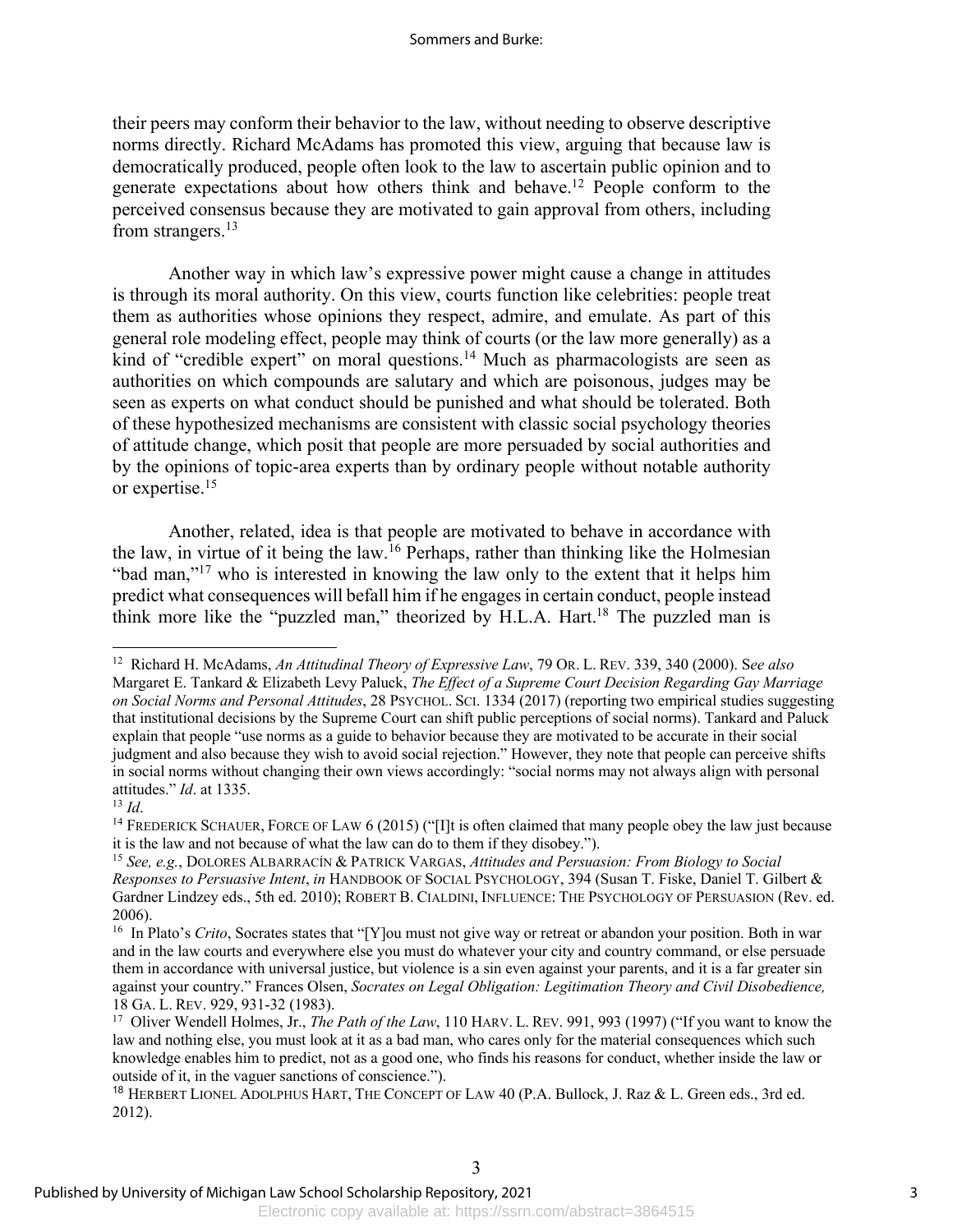interested in knowing what the law is because he is motivated to "do the lawful thing," irrespective of the threat of sanctions.<sup>19</sup> In Frederick Schauer's description of the puzzled man, he takes "the existence of law qua law as a reason for action and a reason for decision."20 Scott Shapiro proposes that "there are many such people in actual societies."<sup>21</sup> However, surprisingly little empirical research has investigated whether people take law itself, apart from sanctions, as a reason to act, and whether such people account for a substantial proportion of the population.<sup>22</sup>

Thus, in this research, we ask whether individuals vary in the extent to which they believe the law should be obeyed because it is the law. We further ask whether individual variation in this tendency influences the degree to which people shift their attitudes in response to information about legal rules.

Importantly, we study these questions as they relate to laws regarding discriminatory behavior. To our knowledge, few previous studies have pursued a causal link between antidiscrimination law and the public's regard for the social groups such laws protect. This Article seeks to fill that gap by experimentally manipulating beliefs about whether legal protection from discrimination has been granted or denied to a minority group, and observing how this manipulation affects majority-group members' regard for members of that minority group.

We are not primarily interested in whether learning that discriminatory conduct is (or is not) legally prohibited affects people's likelihood of engaging in the conduct that is (or is not) subject to legal sanction.<sup>23</sup> Instead, we are interested in whether law can shift prejudice and stigma more broadly, beyond deterring the behavior that is prohibited.

For instance, does learning that it is illegal to discriminate against people with mental health conditions such as clinical depression cause members of the public to become more accepting toward people with depression? Do they become more willing to socially affiliate with depressed people, and feel more interpersonal warmth toward them? The Americans with Disabilities Act prohibits discrimination in employment, transportation, and public accommodations; it does not require anyone to be more accepting of depressed individuals as neighbors, friends, and family. Yet, we sought to examine whether the power of law might extend to these other forms of stigma and status—whether it might change prejudice and thereby extend to domains beyond the law's grasp.

<sup>19</sup> FREDERICK SCHAUER, *Social Science and the Philosophy of Law*, *in* THE CAMBRIDGE COMPANION TO THE PHILOSOPHY OF LAW 95, 106 (John Tasioulas ed., 2020).

<sup>20</sup> *Id.* at 106.

<sup>&</sup>lt;sup>21</sup> SCOTT J. SHAPIRO, LEGALITY  $69$  (2011).

<sup>&</sup>lt;sup>22</sup> SCHAUER, *supra* note 19, at 108 ("[I]t is surprising that so little research has been pursued on whether people actually behave as Socrates and successor believers in the existence of [an obligation to obey the law] have argued they should behave, or whether they… make what they think is the right decision, the law aside.") (internal citations omitted).

<sup>23</sup> Laura G. Barron & Michelle Hebl, *The Force of Law: The Effects of Sexual Orientation Antidiscrimination Legislation on Interpersonal Discrimination in Employment*, 19 PSYCH., PUB. POL'Y & L. 191 (2013) (finding that when employers were told that it would be illegal to discriminate against an applicant on the basis of sexual orientation, they acted more friendly).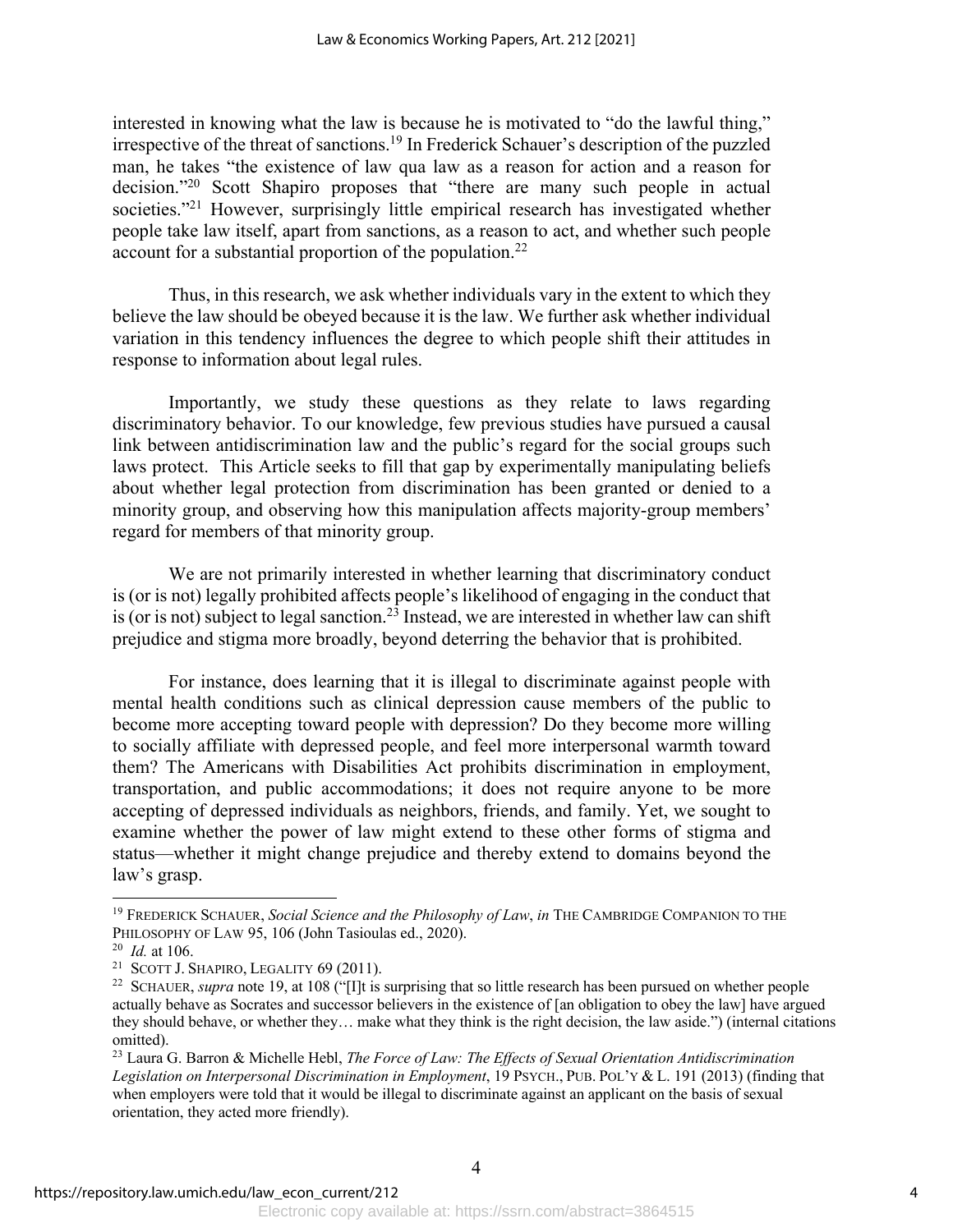### **B. Previous Empirical Research**

While such a link between law and internalized attitudes has been theorized, few studies in this area have used causal methods.<sup>24</sup> For example, a longitudinal study conducted by Kreitzer and colleagues examined public support for marriage equality before versus after the 2009 Iowa Supreme Court ruling that legally recognized samegender marriage in the state.<sup>25</sup> The authors argued that the ruling served as a signal that social norms had changed, which "pressured some respondents to modify their attitudes." These studies, however, cannot rule out the possibility that the causal arrow points in the other direction: perhaps the court's ruling was affected by norms that were already changing.

Similarly, another study from 2019 found a possible link between the legal status of same-gender marriage and public attitudes.26 The researchers looked at populationlevel implicit and explicit attitudes toward gay and lesbian people over time, from 2005 to 2016. They found that overall, attitudes became less severely anti-gay during this twelve-year period, but the speed of change varied by state, with attitudes changing faster in states that had recently legalized same-gender marriage. As with other observational research, this study provided evidence in support of the hypothesis that changes in law preceded changes in social attitudes, but it did not establish a causal link. It is possible, for instance, that the timing of the states' legislative decisions was influenced by changes in sexual prejudice within each state—or by changes in other social factors that contributed to later changes in sexual prejudice.

#### **A. The Present Research**

In the present research, we randomly vary the legal regime presented to participants, who are, in expectation, identical in their existing levels of prejudice. We

<sup>24</sup> *But see* Cody B. Cox & Laura Barron, *The Effects of Changing Anti-Discrimination Legal Standards on the Evaluation of Older Workers*, 42 J. APPLIED SOC. PSYCH. E198 (2012) (reading information describing a high evidentiary standard for age discrimination (vs. a low standard) led people to view older people as less "suitable for their jobs"); Barron & Hebl, *supra* note 23 (Study 3: lab study in which "prior to interviewing a gay or lesbian confederate applicant for a management position, 229 participants were led to believe that their area does or does not have sexual orientation antidiscrimination legislation" and finding that when they interviewed a confederate for a job, they showed less prejudice, as measured by spontaneous use of anxiety-related words and nonfluencies (uh, er, umm), which imply nervousness or stress, and that the interviews lasted longer. The authors conclude that "reduced discrimination still occurs when legal awareness is randomly assigned and manipulated in a laboratory setting."); PAUL M. SNIDERMAN & THOMAS PIAZZA, THE SCAR OF RACE 131 (1993) (manipulation: congress has passed a law setting aside a certain number of federal contracts for minorities vs some people want such a law. Finding: majority supported when they believed it was already law, but majority opposed when they believed it was not. From book excerpt (p. 131): "some additional people may be willing to support a racial policy knowing it is the law of the land, either because they think their views ought to conform to the law or because they suppose that, having been made into a law, a policy must have merit.").

<sup>25</sup> Rebecca J. Kreitzer, et al., *Does Policy Adoption Change Opinions on Minority Rights? The Effects of Legalizing Same-Sex Marriage*, 67 POL. RSCH. Q. 795 (2014).

<sup>26</sup> Eugene K. Ofosu, et al., *Same-Sex Marriage Legalization Associated with Reduced Implicit and Explicit Antigay Bias*, 116 PROC. NAT'L ACAD. OF SCIS. 8846 (2019).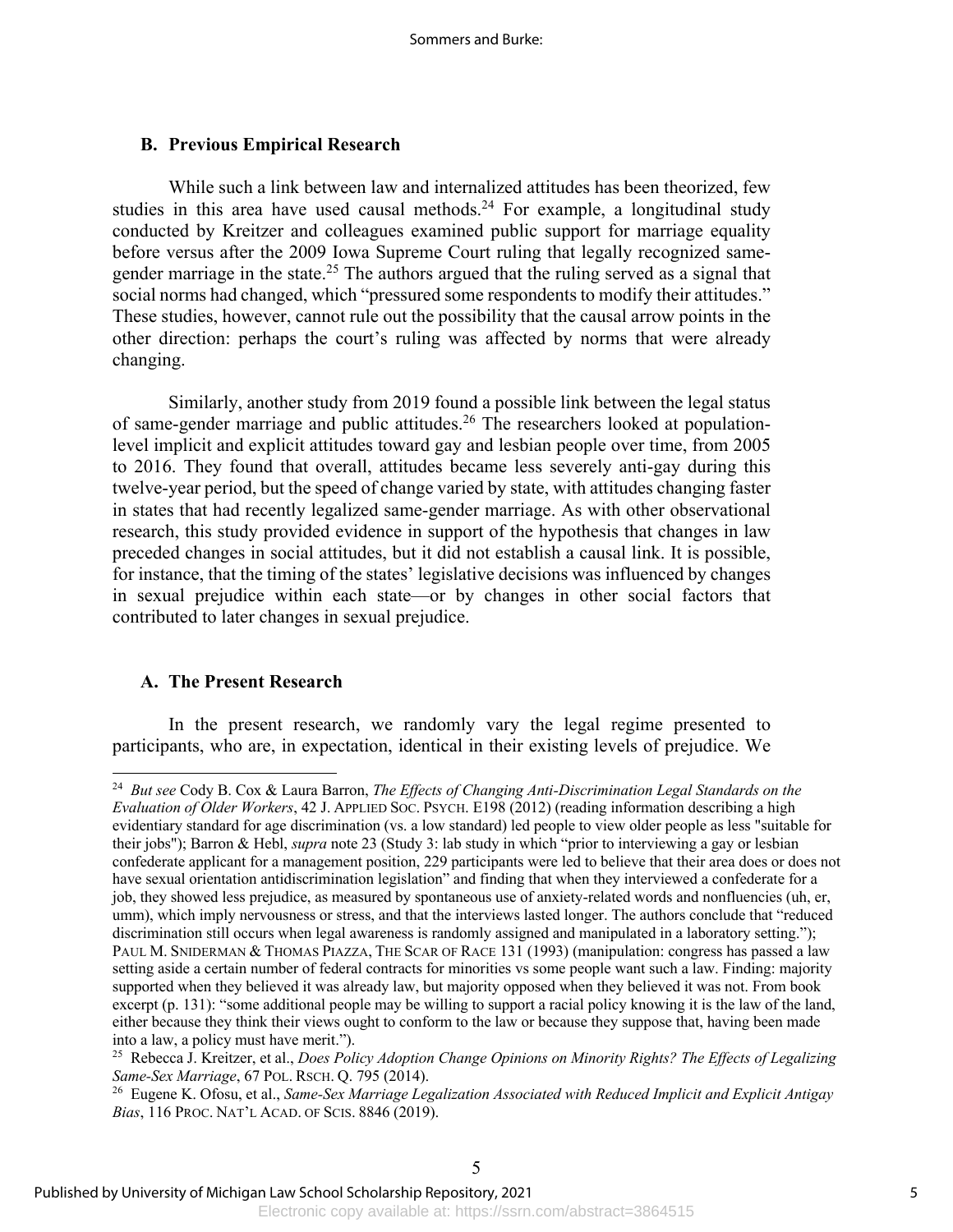test whether inducing the belief that discrimination is legal (vs. illegal) affects interpersonal attitudes toward individuals within that group. Thus, our studies eliminate the possibility that an observed link between law and reported attitudes could be explained by the legal regime changing in response to attitudes.

Our findings indicate that when people learn that discrimination against a given minority group is unlawful, they infer that members of the group are held in higher regard by society (Study 1). We also find this intervention leads respondents to report less prejudicial attitudes toward members of the minority group (Studies 2-3). Taken together, these findings underscore the expressive power of law.

This Article offers two additional contributions. First, it shows that perceptions of legal legitimacy are an important factor that moderates the link between antidiscrimination law and attitude change. We find that individuals vary substantially in the degree to which they view courts as legitimate authorities, and that only people who view courts as high in legitimacy show a shift in their prejudicial attitudes in response to the law. Thus, this Article suggests that the expressive power of law may be heightened among—or perhaps even confined to—those who, like Hart's "puzzled man," take the law qua law as morally authoritative.

Second, this Article examines these psychological processes in the context of prejudice against people with clinical depression, a relatively understudied kind of prejudice.27 Mental health discrimination is pervasive: 79% of those with Major Depressive Disorder report facing discrimination in at least one area of their life.<sup>28</sup> Employers are less likely to hire people who have an indicated history of mental illness, and over 60% of people living with mental illness report anticipating or experiencing discrimination while at work. <sup>29</sup> Only about half of workers say they are comfortable discussing their mental illness in the workplace, and a third say they fear retaliation if they seek mental health treatment. <sup>30</sup> In response to pervasive discrimination and anticipated stigma, 60% of people living with mental illness have stopped themselves from pursuing work or education, according to one study.<sup>31</sup> In healthcare, people with mental illness including depression have higher rates of mortality, face stigma from healthcare providers that reduces quality of care, and often delay or fail to seek both

<sup>&</sup>lt;sup>27</sup> We leave ambiguous in the study scenarios whether the individual has Major Depressive Disorder.

<sup>28</sup> Antonio Lasalvia, et al., *Global Pattern of Experienced and Anticipated Discrimination Reported by People with Major Depressive Disorder: A Cross-Sectional Survey*, 381 LANCET 55 (2013).

<sup>&</sup>lt;sup>29</sup> Crosby Hipes, et al., *The Stigma of Mental Illness in the Labor Market*, 56 Soc. Sci. Rsch. 16 (2016); E.P.M. Brouwers, et al., *Discrimination in the Workplace, Reported by People with Major Depressive Disorder: A Cross-Sectional Study in 35 Countries*, 6 BMJ OPEN 2 (2016); Ashley B. Batistini, et al., *Bias in Hiring Applicants with Mental Illness and Criminal Justice Involvement: A Follow-Up Study with Employers*, 44 CRIM. JUST. & BEHAV. 777 (2017).

<sup>30</sup> Press Release, American Psychiatric Association, About Half of Workers Are Concerned About Discussing Mental Health Issues in the Workplace; A Third Worry About Consequences If They Seek Help (May 20, 2019) (on file with author).

<sup>31</sup> E.P.M. Brouwers, et al., *Discrimination in the Workplace, Reported by People with Major Depressive Disorder: A Cross-Sectional Study in 35 Countries*, 6 BMJ OPEN 2 (2016).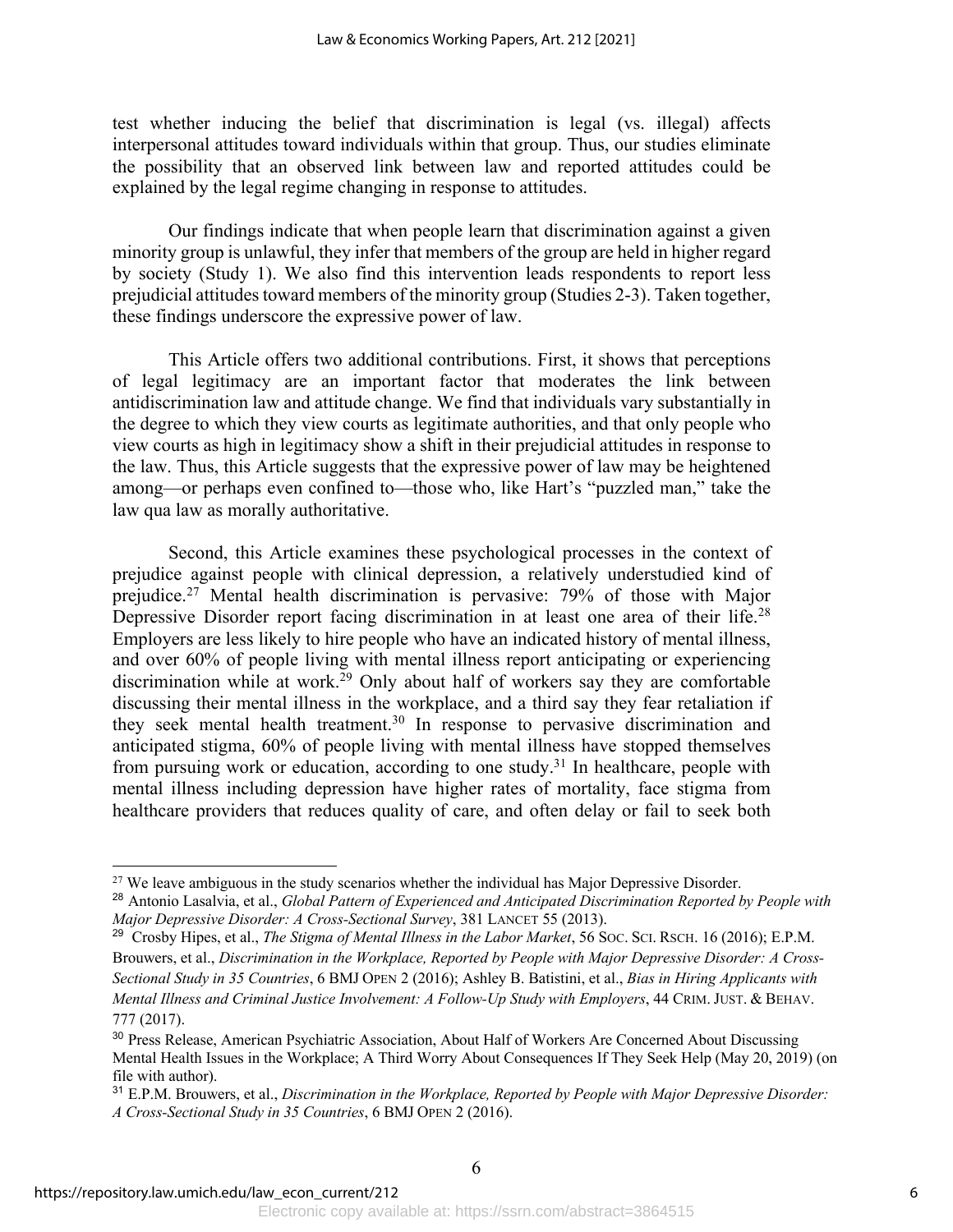#### Sommers and Burke:

mental and physical care due to anticipated or experienced discrimination.<sup>32</sup> Discrimination against people with depression disproportionately affects women, who have higher rates of depression than men in every age group.<sup>33</sup>  $[68,66]$ 

Legally, discrimination against people with mental health conditions violates federal disability law in many instances. The Americans with Disabilities Act (ADA) defines disability as "a physical or mental impairment that substantially limits one or more major life activities of such individual." Individuals additionally must have "a record of such impairment" or of being regarded has having such an impairment."<sup>34</sup> Following the ADA Amendments Act of 2008, the U.S. Equal Employment Opportunity Commission (EEOC) has acknowledged that clinical depression "easily" qualifies as a disability.35 Because "physical or mental impairment" includes "any mental or psychological disorder, such as . . . emotional or mental illness . . . ," most diagnosable mental health conditions satisfy the definition of impairment under the ADA.<sup>36</sup>

Nonetheless, we expected that study participants would find it believable both that discrimination based on mental illness is legally prohibited *and* that it is not.37 Because our experiments randomly assign participants to evaluate one or the other legal regime, a key requirement of our research is that participants can be induced to believe either regime governs. In developing our study stimuli, we discovered that most participants were incredulous when told that discrimination against a religious minority was legal; conversely, they were unwilling to entertain the possibility that the law might prohibit discrimination based on an applicant's status as a sex offender. Mental health discrimination, our pilot-testing revealed, occupied a sweet spot, where most participants found either legal regime believable.

This Article proceeds as follows. In Study 1, we tested the hypothesis that legal regimes can send a signal about the status of a social group. While this claim is frequently asserted, we sought to demonstrate this signaling function empirically, as it is a prerequisite for our application of the expressive theory of law to the domain of discrimination. To isolate the inferences that people draw *solely* on the basis of a legal regime—and not based on their prior views toward the groups in question—we presented Study 1 participants with a fictional hypothetical society. We find that the law can indeed send signals about societal values, and that people can infer group hierarchies based

<sup>32</sup> Patrick W. Corrigan, et al., *Mental Health Stigma and Primary Health Care Decisions*, 218 PSYCH. RSCH. 35 (2014); Graham Thornicroft, Diana Rose & Aliya Kassam, *Discrimination in Health Care Against People with Mental Illness*, 19 INT'L. REV. PSYCHIATRY 113 (2007); Claire Henderson et al., *Mental Health-Related Stigma in Health Care and Mental Health-Care Settings*, 1 LANCET PSYCHIATRY 467 (2014).

<sup>33</sup> Laura A. Pratt & Debra J. Brody, *Depression in the U.S. Household Population, 2009-2012*, 172 NCHS DATA BRIEF 1 (2014).

<sup>34</sup> Americans with Disabilities Act of 1990 (ADA), 42 U.S.C. §§ 12101-12213 (2018).

<sup>35</sup> 29 C.F.R. § 1630.2(j)(3)(iii) (2020). *See* Katie Eyer, *Claiming Disability*, 101 B.U. L. REV. 547, 554, 558 n.42 (forthcoming 2021) (explaining that the ADA Amendments Act of 2008 added interpretive rules expanded the definition of disability).

<sup>36</sup> *Id.* at 564 (citing 29 C.F.R. § 1630.2(h) (2020)).

 $37$  In pilot testing, we learned that participants were unwilling believe that other forms of discrimination, such as discrimination against religious minorities, was legal. Likewise, they were unwilling to believe that it was illegal for employers to refuse to hire sex offenders. See *infra*.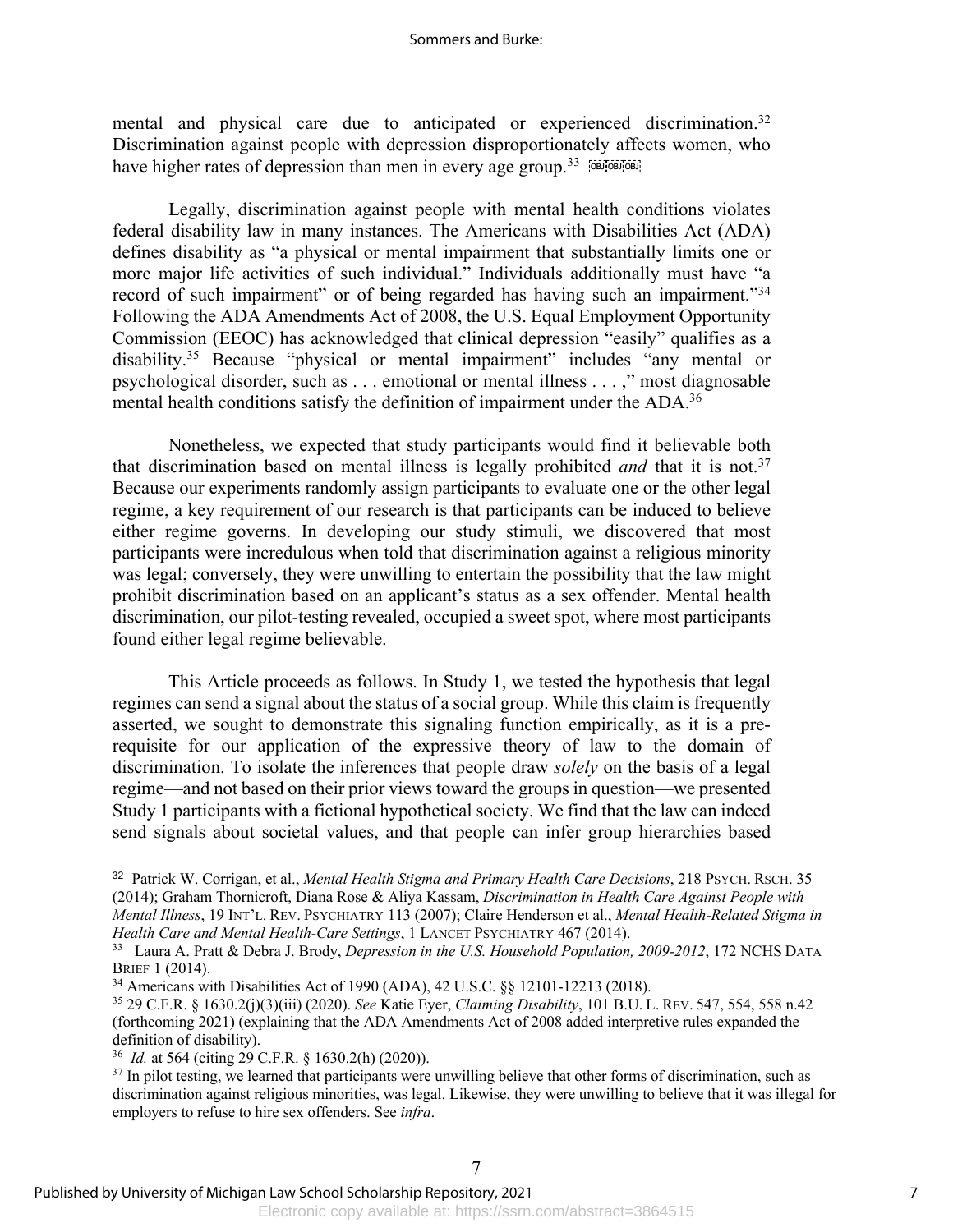solely on legal regimes, even when evaluating an abstract, decontextualized society with unfamiliar social groups.

Having established in Study 1 that people do engage in this pattern of thinking in the abstract, we proceed in Studies 2-3 to experimentally manipulate participants' beliefs about their own laws in the United States, as they relate to real minority groups with which they are familiar. Study 2 asks whether inducing beliefs about the legality of discrimination can change participants' attitudes toward a real group with which respondents are already familiar: people with clinical depression.<sup>38</sup> Study 2's findings show that, yes, inducing the belief that employment discrimination against people with clinical depression is illegal can alter respondents' attitudes toward individuals with mental health conditions. Those who are told that such discrimination is illegal report less prejudicial attitudes than those who are led to believe such discrimination is legal. Study 2 also identifies an important moderator: views of court legitimacy. Only participants who viewed the law as morally authoritative displayed a change in their personal attitudes consistent with the value signaled by whether mental health discrimination was described as legal versus illegal.

Study 3 confirms this finding with a pre-registered replication. To demonstrate the robustness of Study 2's discovery that only participants who are high in trust in the courts change their social attitudes in response to law, we repeat the same procedure with a few modifications. Study 3 yields substantially the same results as Study 2, suggesting that the findings are reliable and robust.

### **II. Pilot and Study 1**

Study 1 tested the hypothesis that when a society chooses not to prohibit harmful treatment against a group, participants infer that the society devalues the victims of the harmful behavior, as well as the victims' entire social group. It accomplished this by introducing a fictional hypothetical society of sentient beings known as Fendles and Zorpies, and describing a fictional harmful action known as "gomping."39 We instructed participants to imagine a society and an unspecified interpersonal behavior because we sought to learn whether participants would draw inferences about the social standing of groups based solely on information about the law. If these inferences are habits of mind related to how participants think about the concept of law, then they should emerge in hypothetical scenarios divorced from the complexities of US culture and politics.

<sup>&</sup>lt;sup>38</sup> Americans have concrete negative beliefs and attitudes about people with depression, and these beliefs and attitudes can facilitate discrimination against people with depression as a group. It is possible to discuss these forms of prejudice and discrimination in a manner analogous to discrimination on the basis of physical disability status. Lindsey L. Monteith & Jeremy W. Pettit, *Implicit and Explicit Stigmatizing Attitudes and Stereotypes About Depression*, 30 J. SOC. & CLINICAL PSYCH. 484 (2011); Annie B. Fox, et al., *Conceptualizing and Measuring Mental Illness Stigma: The Mental Illness Stigma Framework and Critical Review of Measures*, 3 STIGMA & HEALTH 348 (2018); NAT'L ACAD. SCIS., ENG'G & MED., ENDING DISCRIMINATION AGAINST PEOPLE WITH MENTAL AND SUBSTANCE USE DISORDERS: THE EVIDENCE FOR STIGMA CHANGE (2016).

<sup>&</sup>lt;sup>39</sup> Other psychological research has used fictional groups in hypothetical scenarios in order to capture relevant mental processes in a controlled way, e.g., Eric L. Uhlmann, Victoria L. Brescoll & Elizabeth L. Paluck, *Are Members of Low Status Groups Perceived as Bad, or Badly Off? Egalitarian Negative Associations and Automatic Prejudice*, 42 J. EXPERIMENTAL SOC. PSYCH. 491 (2006).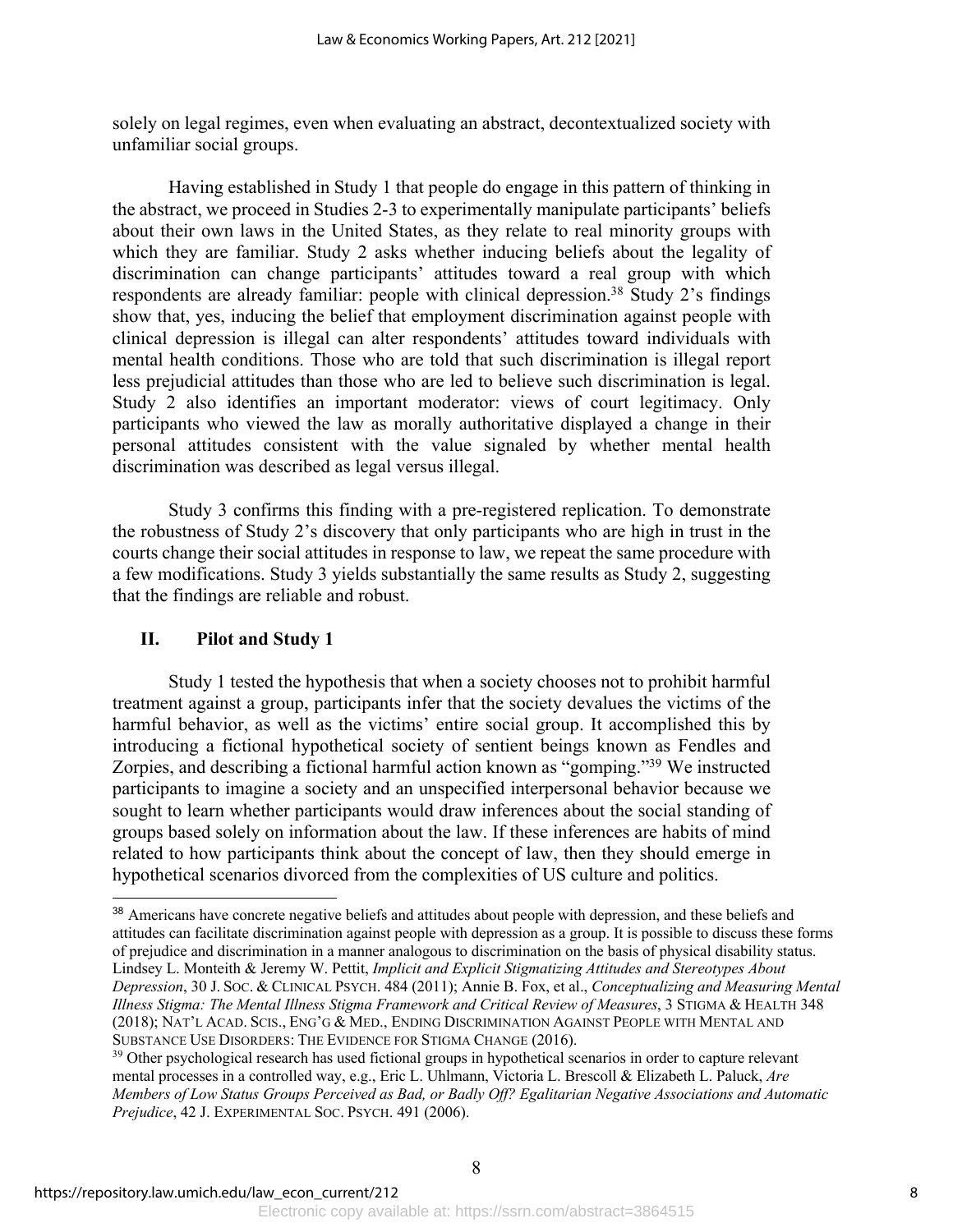We first ran a pilot study  $(n = 251)$  to examine whether participants would attach value judgments to the winners and losers of legal cases in a purely fictional context. Results indicated that when a court rules that it is legal to do something harmful to an individual (a "Fendle"), it signals that the society in question devalues that individual, compared to situations in which a court rules it is illegal, or that it is legal to do something non-harmful.40 The pilot confirmed that participants would draw inferences about the relative value and status of individuals in a legal scenario, even when the scenario is about a hypothetical fictional world. Thus, we proceeded with Study 1, in which the harmful action involved a group-level disparity and we measured judgments of the social group as a whole rather than solely an individual victim.

### **A. Method**

For Study 1 we recruited 124 participants<sup>41</sup> on Amazon Mechanical Turk in 2017. Participants were instructed that they would be presented with a description of events taking place "on a planet populated by a society of intelligent beings."42 They were told that "in this society, there are two types of beings: Fendles and Zorpies." They were further informed, "In this world, gomping is an action that one being can do to another. Beings who are gomped are usually unhappy about it. In general, it is common for Fendles to gomp Zorpies, but rare for Zorpies to gomp Fendles." <sup>43</sup>

Thus, we left ambiguous whether being gomped is objectionable because it is harmful, because it is insulting, or for some other reason. We did this because we wanted to abstract away from any specific kind of indignity (e.g., material harm, disrespect, stigma) and because we wanted to see what inferences people would without knowing their severity or nature of the unwanted conduct. In order to establish that the legal issue in question is connected to group membership, we specified that gomping was an action Fendles take against Zorpies.

Participants went on to read about a recent case in which a Fendle gomped a Zorpie, who was not happy about it. Then, in the key manipulation, participants were told either that "the legal system chose to punish" the Fendle who gomped the Zorpie "because gomping is illegal in this world" (Illegal condition) or that "the legal system

<sup>40</sup> Specifically, we varied whether an unspecified action (called "gomping" or "blicking") was described as legal or illegal, and whether individuals who were gomped (or blicked) were usually "unhappy about" it or "okay with" it. Participants read about a specific Fendle (or "Tupple") who gomped (or blicked) a specific other Fendle (or Tupple). In accordance with the legality manipulation, we varied whether the perpetrator was punished or not. When the action was harmful, we found that the recipient of the action was evaluated less favorably if the perpetrator went unpunished than if the perpetrator was punished. This pilot study was conducted in 2016.

<sup>&</sup>lt;sup>41</sup> 133 completed the survey, and we excluded 4 who responded "yes" to the question, "Were any of your answers in this survey intended as jokes?" and 5 who declined to respond to that question. The resulting sample included 63 men, 61 women; ages ranged from 22 to 67, *M* = 35.53, *SD* = 10.89, *Mdn* = 32.

 $42$  In case the fictional name mattered, in the pilot study we randomly varied the names. We observed no significant effect of this manipulation.

<sup>&</sup>lt;sup>43</sup> We randomly varied the name of the fictional action. Sometimes it was "gomping"; other times it was "blicking." We observed no significant effect of this manipulation.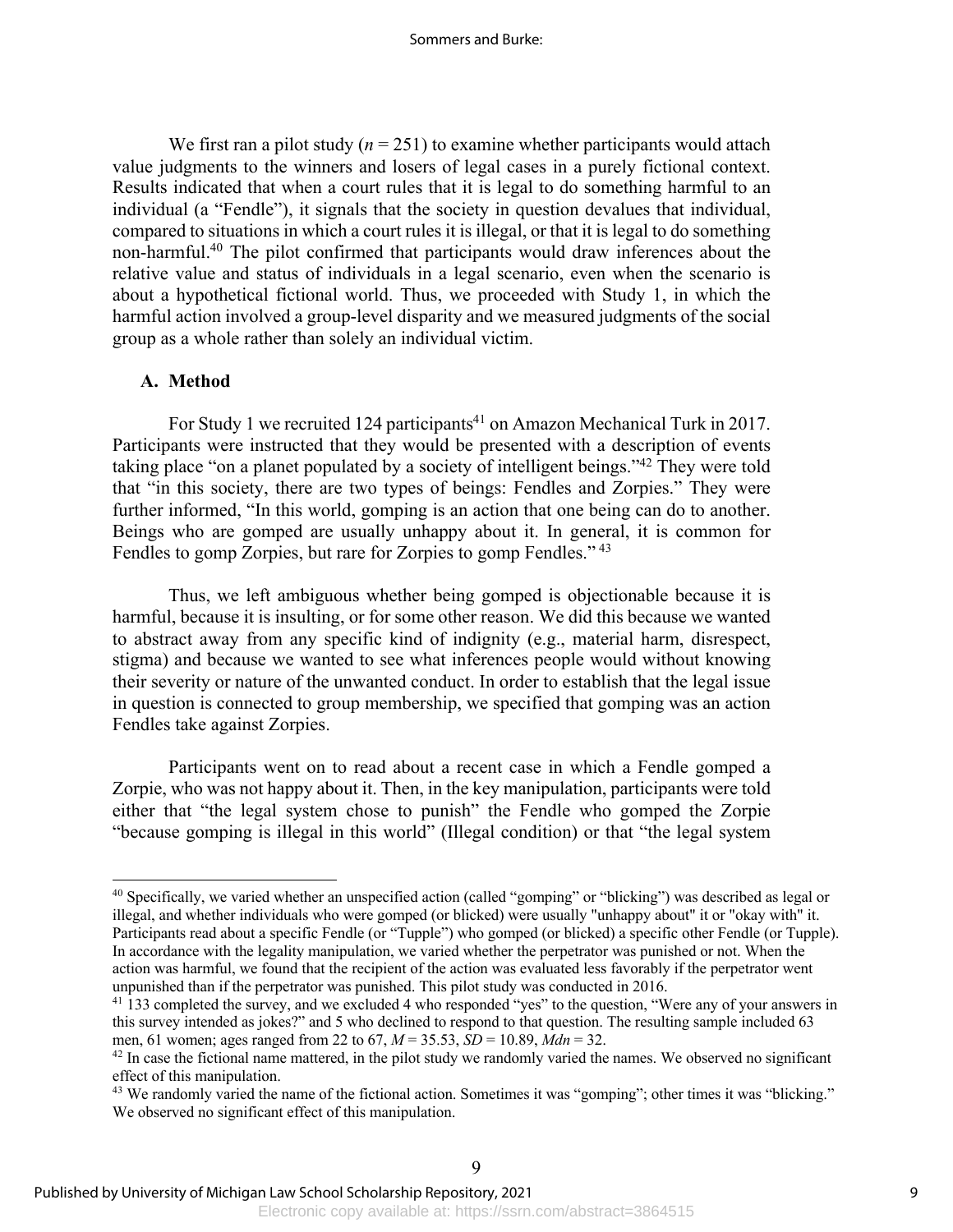chose not to punish" the Fendle "because gomping is not illegal in this world" (Legal condition).

1. Participants' own views

After reading the scenario, participants were asked, "How do you feel about Zorpies in general?" and were given a "feeling thermometer"<sup>44</sup>—a 0-100 sliding scale that ranged from "very negative" to "very positive." We were particularly interested in views toward the victim's group ("Zorpies in general"). For completeness, and to mask the purpose of the study, we asked the same questions regarding the individual beings involved in the incident (the particular Fendle and the particular Zorpie) as well as the perpetrator's group ("Fendles in general").

2. Perceptions of social devaluation

Participants also rated their perceptions of how beings within the fictional society evaluated the victim's group ("How do you think other beings in the society feel about Zorpies in general?").<sup>45</sup> Again, we were primarily interested in participants' inferences about the victim's group, but for completeness we also asked about each of the individual agents and the perpetrator's group.

3. Perceptions of social status

A key outcome measure of interest was the inferences participants would draw about the status of the group to which the victim belonged. Participants completed three items that were combined into a single index representing perceptions of the group's social standing:

- How powerful do you think Zorpies in general are in this society?  $(0 = Not at all$ powerful,  $100 =$  very powerful)
- How respected do you think Zorpies in general are in this society?  $(0 = Not at all$ respected,  $100 =$  very respected)
- Do you think Zorpies in general have high or low social status? ( $0 = \text{very low}$ social status,  $100 =$  very high social status)

Participants answered the same measures about the individual agents and the perpetrator's group.

4. Perceptions of the action

<sup>44</sup> Duane F. Alwin, *Feeling Thermometers Versus 7-Point Scales: Which Are Better?*, 25 SOCIO. METHODS & RSCH. 318 (1997); Leonard J. Simms, et al., *Does the Number of Response Options Matter? Psychometric Perspectives Using Personality Questionnaire Data*, 31 PSYCH. ASSESSMENT 557 (2019); HERBERT F. WEISBERG & ARTHUR H. MILLER, *Evaluation of the Feeling Thermometer*, in A REPORT TO THE NATIONAL ELECTION STUDY BOARD BASED ON DATA FROM THE 1979 PILOT SURVEY (1979), http://www.electionstudies.org/resources/papers/pilotrpt.htm. <sup>45</sup> Emphasis added. In the version viewed by participants, the phrase "Zorpies in general" was instead emphasized to distinguish from items about the individuals and the perpetrator's group.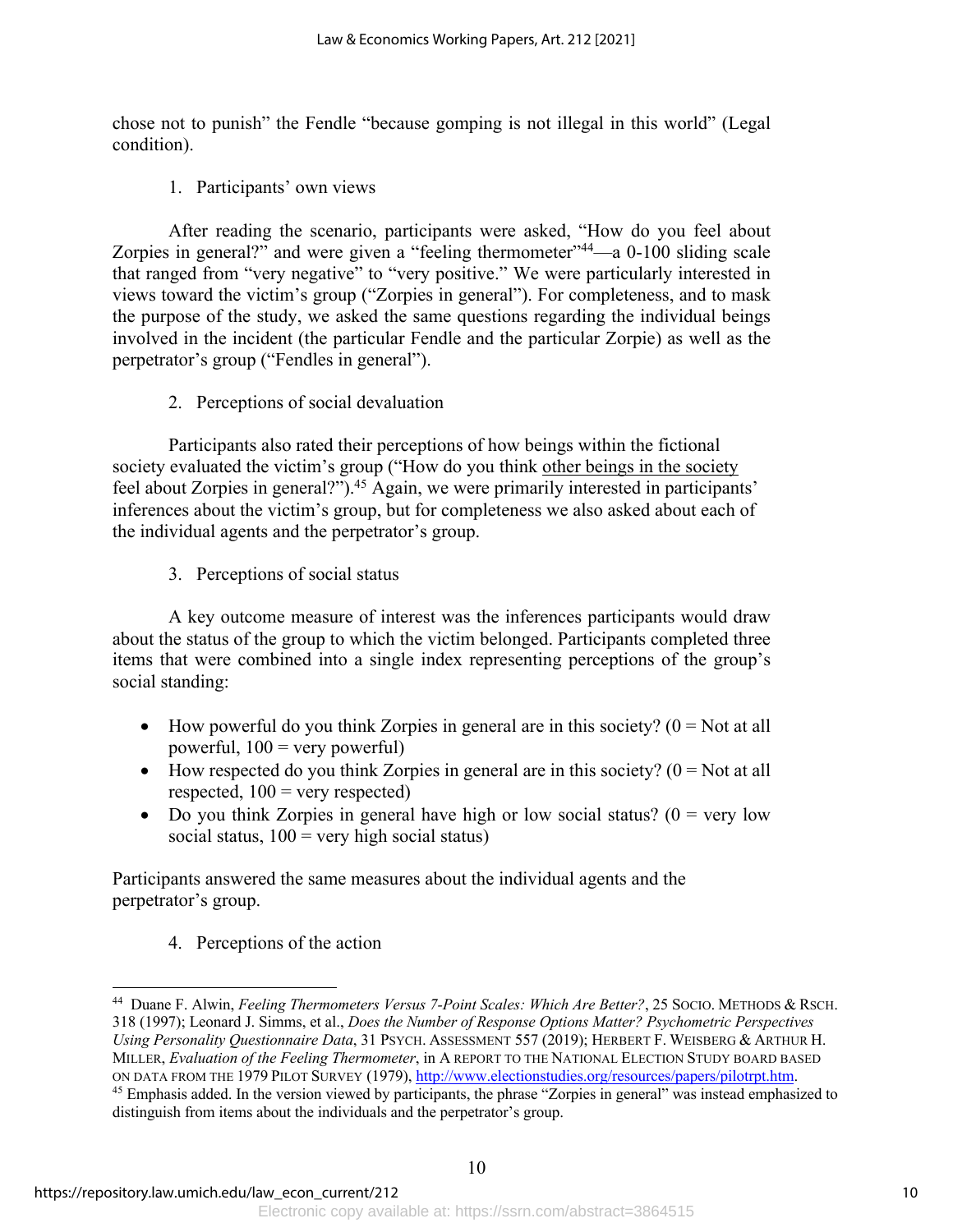Finally, participants evaluated the action in question ("gomping") along several dimensions: from "morally wrong" to "morally good"; from "a bad thing to do" to "a good thing to do"; from "harmful" to "helpful"; and from "should be legal" to "should be illegal."<sup>46</sup> Before exiting the study, participants filled out a sociodemographic survey.<sup>47</sup>

### **B. Results**

1. Primary results

*Figure 1*. Evaluation and social status of victim and victim's group depending on legality of discrimination.



Our key hypothesis was that when a society fails to punish conduct that one group tends to perpetrate against another group, people infer—without any other context—that

<sup>&</sup>lt;sup>46</sup> 4 items, Cronbach's  $\alpha$  = .95.

<sup>47</sup> They were also asked to rate the legitimacy of the court system in this fictional society. *See infra*. In general, their perceptions of the court legitimacy did not interact with their judgments in significant ways. *See* Appendix.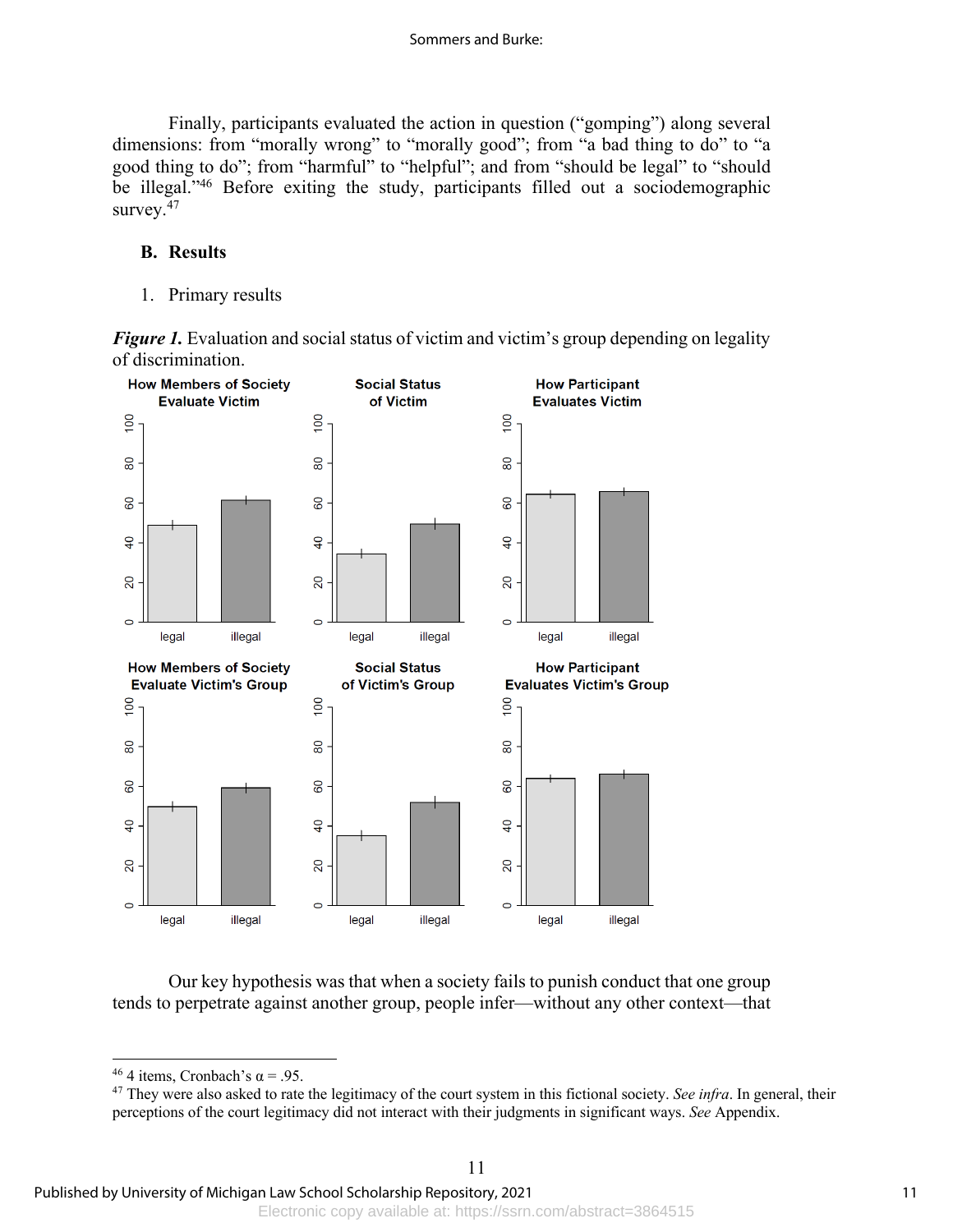the victimized group is inferior in social status. By contrast, when the society prohibits the behavior and punishes instances of it when it occurs, no such inference is drawn.

First, we tested the simpler version of the hypothesis, focusing on the individual victim rather than the victim's social group. When the unwelcome action was not prohibited, participants believed that the victim was more socially devalued compared to when the action was illegal.<sup>48</sup> Participants also rated the victim as lower in social status when the action was legal than when it was illegal.<sup>49</sup>

Second, we examined whether this phenomenon extends to devaluation of the victim's social group as a whole, characteristically targeted by the same harmful action. We found that it does: when the unwelcome action was legal, participants judged the group as a whole to be more socially devalued compared to when the action was illegal.<sup>50</sup> The same was true of perceptions of status: participants rated the social group as a whole as lower in power, respect, and social status when the action was legal than when it was illegal.<sup>51</sup>

Third, we examined whether participants' own perceptions were affected by the legal regime. We solicited these attitudes first, before asking questions about how the beings within the society felt, or about social status and evaluation. We made this choice because we did not want participants own views to be unduly affected by considerations of what others might think.

We had anticipated that participants' personal self-reported feelings might vary in the same way as their inferences about other beings' attitudes. However, we found that participants' own favorability evaluations of the victim and victim's group did not substantially differ by condition.<sup>52</sup> Personal attitudes are sometimes highly correlated with estimates of others' attitudes, but it is possible that they change less in response to hypothetical information when participants are not personally invested.<sup>53</sup> In this case, participants imagined that they were total outsiders to the society in question.

2. Other results

Finally, although our theory is not focused how the behavior in question (gomping) is perceived, or how the perpetrator and its group (Fendle X and Fendles in general) are perceived, we also tested whether they were viewed differently based on legal regime. Participants perceived gomping to be more moral and acceptable if it was legal than if it was illegal.<sup>54</sup> Also, when the action was illegal and the perpetrator was

<sup>&</sup>lt;sup>48</sup> Legal:  $M = 48.90$ ,  $SD = 19.01$ ; illegal:  $M = 61.56$ ,  $SD = 17.14$ ;  $t(122) = 3.90$ ,  $p < .001$ ,  $d = 0.70$ .

<sup>&</sup>lt;sup>49</sup> Legal:  $M = 34.46$ ,  $SD = 17.42$ ; illegal:  $M = 49.53$ ,  $SD = 22.81$ ;  $t(122) = 4.11$ ,  $p < .001$ ,  $d = 0.74$ .

<sup>50</sup> Legal: *M* = 49.82, *SD* = 19.13; illegal: *M* = 59.27, *SD* = 19.77; *t*(122) = 2.70, *p* = .008, *d* = 0.49.

<sup>51</sup> Legal:  $M = 35.23$ ,  $SD = 19.72$ ; illegal:  $M = 52.01$ ,  $SD = 23.37$ ;  $t(122) = 4.31$ ,  $p < .001$ ,  $d = 0.78$ .

<sup>&</sup>lt;sup>52</sup> Evaluation of victim, legal:  $M = 64.52$ ,  $SD = 14.65$ ; illegal:  $M = 65.83$ ,  $SD = 16.15$ ;  $t(122) = 0.47$ ,  $p = .64$ ,  $d =$ 0.09. Evaluation of victim's group, legal: *M* = 64.05, *SD* = 14.34; illegal: *M* = 66.20, *SD* = 17.67; *t*(122) = 0.74, *p* =  $.46, d = 0.13.$ 

<sup>&</sup>lt;sup>53</sup> Unpublished data, Burke Perry, Dovidio, & LaFrance (on file with author).<br><sup>54</sup> Legal: *M* = 29.16, *SD* = 20.99; illegal: *M* = 21.63, *SD* = 19.59; *t*(122) = 2.07, *p* = .041.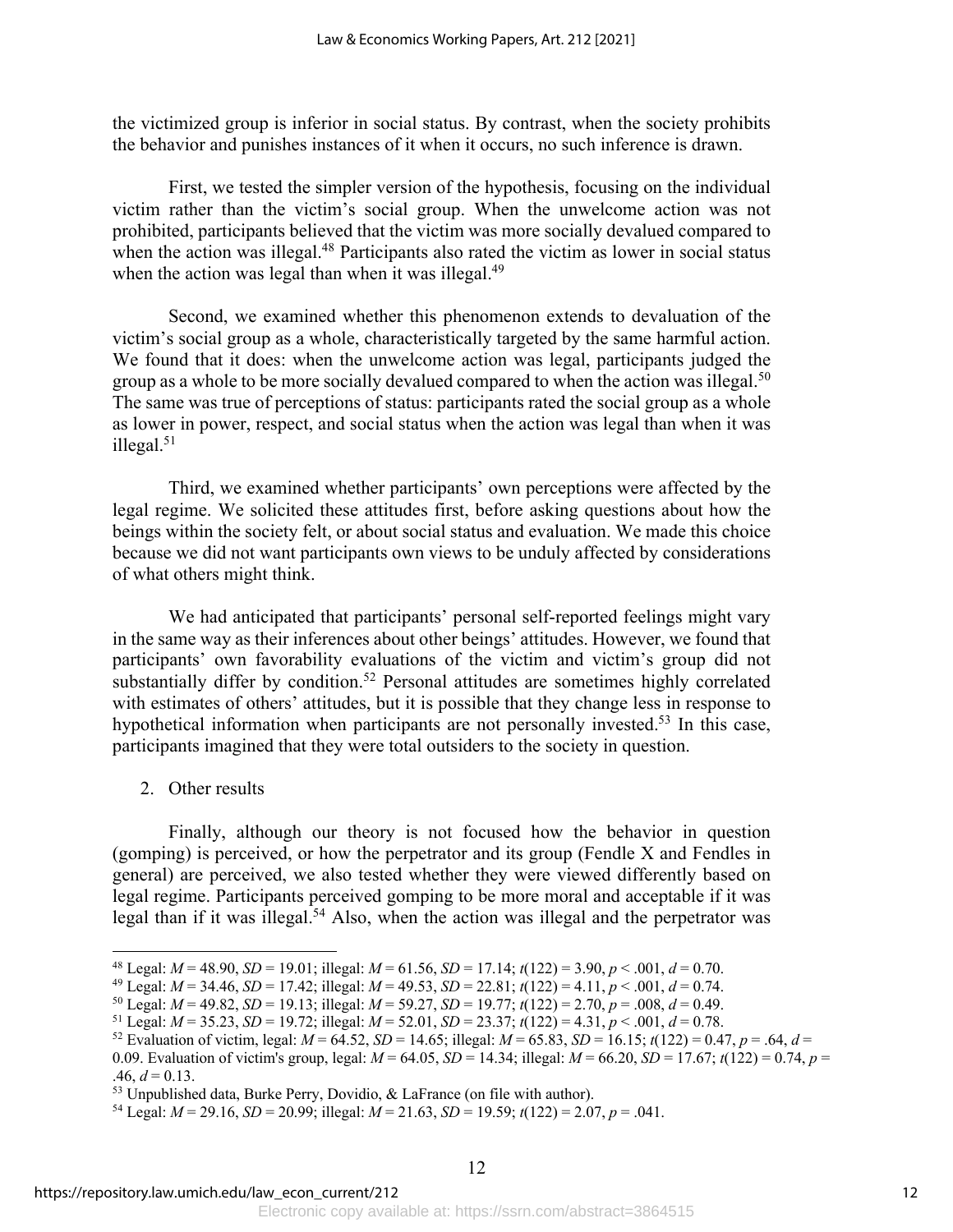punished for doing it to the victim, participants believed that the perpetrator was more socially devalued and lower in status compared to when the action was legal.<sup>55</sup> Similarly, participants judged the perpetrator's social group to be more socially devalued and lower in status when the action was illegal than when it was legal.<sup>56</sup> Participants also reported their own favorable or unfavorable evaluations of the perpetrator and perpetrator's group, which did not substantially differ by condition.<sup>57</sup>

### **C. Discussion**

The expressive theory of law posits that "law changes behavior by signaling the underlying attitudes of the community or society."58 Because law's expressive function relies on its ability to send a message about the relative status of groups, Study 1 tested the hypothesis that participants would draw inferences about the social status of a group based on the society's decision to prohibit (or not) unwelcome actions taken against members of that group. We did not find evidence that respondents themselves alter their feelings toward the victim or its social group based on legal regime, but we found evidence that they use the law to infer the attitudes of others. Results indicate that participants infer that the victim's community holds it and its group in lower regard when the law tolerates the harmful behavior, as compared to when the law prohibits such behavior. Thus, Study 1 provides evidence for the signaling function of law, even when law is divorced from a familiar social context.

### **III. Study 2**

In Study 2, we move from the decontextualized fictional society to the real world. We present U.S.-based participants with information about the law governing their own society, and probe their attitudes toward members of a familiar subgroup.

### **A. Method**

We recruited 250 participants<sup>59</sup> on Amazon Mechanical Turk. Participants were presented with a scenario in which a job applicant brought an employment discrimination suit against a company for refusing to hire her based on her history of depression. In the key manipulation, participants were told either that the judge ruled in the applicant's

<sup>&</sup>lt;sup>55</sup> Estimate of how members of society evaluate the perpetrator, legal:  $M = 48.65$ ,  $SD = 21.51$ ; illegal:  $M = 33.98$ ,  $SD = 18.79$ ;  $t(122) = -4.05$ ,  $p < .001$ ,  $d = 0.73$ . Perceived social status of the perpetrator, legal:  $M = 64.06$ ,  $SD =$ 17.31; illegal:  $M = 45.97$ ,  $SD = 21.58$ ;  $t(122) = -5.13$ ,  $p < .001$ ,  $d = 0.92$ .

<sup>56</sup> Estimate of how members of society evaluate the perpetrator's group, legal: *M* = 52.00, *SD* = 21.98; illegal: *M* = 43.75,  $SD = 21.29$ ;  $t(122) = -2.12$ ,  $p = .036$ ,  $d = 0.38$ . Perceived social status of the perpetrator's group, legal:  $M =$ 68.69, *SD* = 17.08; illegal:  $M = 52.37$ ,  $SD = 22.03$ ;  $t(122) = -4.59$ ,  $p < .001$ ,  $d = 0.83$ .

<sup>57</sup> Evaluation of perpetrator, legal: *M* = 29.73, *SD* = 19.55; illegal: *M* = 26.02, *SD* = 19.94; *t*(122) = -1.05, *p* = .30, *d* = 0.19. Evaluation of perpetrator's group, legal: *M* = 37.67, *SD* = 17.59; illegal: *M* = 39.09, *SD* = 22.37; *t*(122) = 0.39,  $p = .69$ ,  $d = 0.07$ .

<sup>58</sup> McAdams, *supra* note 12, at 340.

<sup>&</sup>lt;sup>59</sup> 252 completed the survey, and we excluded 1 who responded "yes" to the question, "Were any of your answers in this survey intended as jokes?" and 1 who reported their birth year differently on the consent page and the demographics page, raising the possibility that they may have lied about their age. The resulting sample included 120 women, 127 men, 3 unspecified; ages ranged from 20 to 72, *M* = 39.14, *SD* = 12.98, *Mdn* = 36.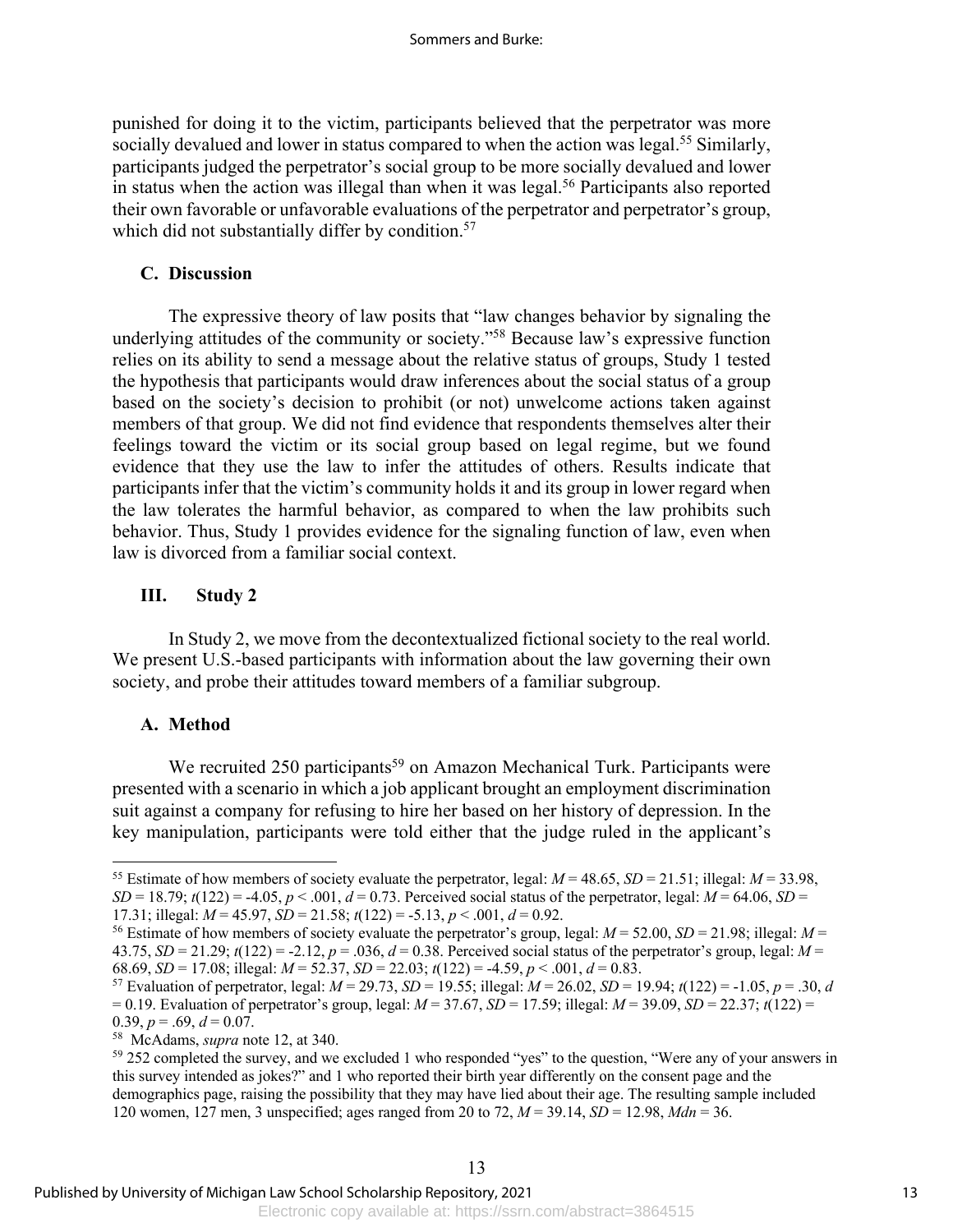favor, determining that it is illegal to discriminate based on mental health history (Illegal Condition), or that the judge ruled in the employer's favor, ruling that it is legal to discriminate on the basis of mental health history (Legal Condition):

Amy recently applied for an office job and was invited for an interview. While going over Amy's experiences in college, the interviewer asked her why she graduated later than expected. Amy explained that she missed a semester of college for mental health reasons, and that she now sees a therapist and takes medication to manage her depression.

The company declined to hire her, citing her history of mental illness as the main reason. Amy sued the company for discrimination. The judge ruled in **Amy's [the company's]** favor, explaining that it is currently **legal [illegal]** in the United States to refuse to hire someone on the basis of their mental illness history.<sup>60</sup>

After reading the scenario, participants responded to a series of items capturing their reactions to the scenario and the legal issues it raised, presented in a random order with 7-point Likert scales ranging from "strongly disagree" to "strongly agree."<sup>61</sup> Of primary interest was participants' own reported degree of support for discrimination on the basis of mental health history.<sup>62</sup> We also computed the degree to which participants believed that other Americans endorse discrimination on the basis of a history of mental illness.63

 $60$  The stimuli that participants viewed did not use boldface font, which is used here to make clear the difference between conditions.

<sup>&</sup>lt;sup>61</sup> 4 items, Cronbach's  $\alpha$  = .80. Additionally, there were three items at this stage of the survey that were not relevant to our hypotheses, "It is currently legal in the United States to refuse to hire someone on the basis of their mental illness history," "It is currently illegal in the United States to refuse to hire someone on the basis of their mental illness history," and "Many Americans disagree about whether it should be legal to refuse to hire someone on the basis of their mental illness history." We included the first two as attention checks and the latter as an exploratory measure of perceived controversy.

<sup>&</sup>lt;sup>62</sup> 13 items, Cronbach's  $\alpha$  = .96. All items were scored such that higher numbers indicated endorsement of discrimination. They items were:

<sup>&</sup>quot;It should be legal in the United States to refuse to hire someone on the basis of their mental illness history";

<sup>&</sup>quot;It should be illegal in the United States to refuse to hire someone on the basis of their mental illness history";

<sup>&</sup>quot;In the scenario I read about, the company should be punished for discriminating against Amy";

<sup>&</sup>quot;In the scenario I read about, I support the company's decision not to hire Amy";

<sup>&</sup>quot;In the scenario I read about, I oppose the company's decision not to hire Amy";

<sup>&</sup>quot;In the scenario I read about, the judge should have ruled in favor of the company";

<sup>&</sup>quot;In the scenario I read about, the judge should have ruled in favor of Amy";

<sup>&</sup>quot;Companies should routinely refuse to hire people with a history of mental illness";

<sup>&</sup>quot;Companies should never refuse to hire people with a history of mental illness";

<sup>&</sup>quot;I would vote for a law making it illegal in the United States to refuse to hire someone on the basis of their mental illness history";

<sup>&</sup>quot;I would vote for a law making it legal in the United States to refuse to hire someone on the basis of their mental illness history";

<sup>&</sup>quot;I believe that it is moral to refuse to hire someone on the basis of their mental illness history";

<sup>&</sup>quot;I believe that it is wrong to refuse to hire someone on the basis of their mental illness history."

<sup>&</sup>lt;sup>63</sup> All items were scored so that higher numbers indicated perceived endorsement of discrimination. The items were: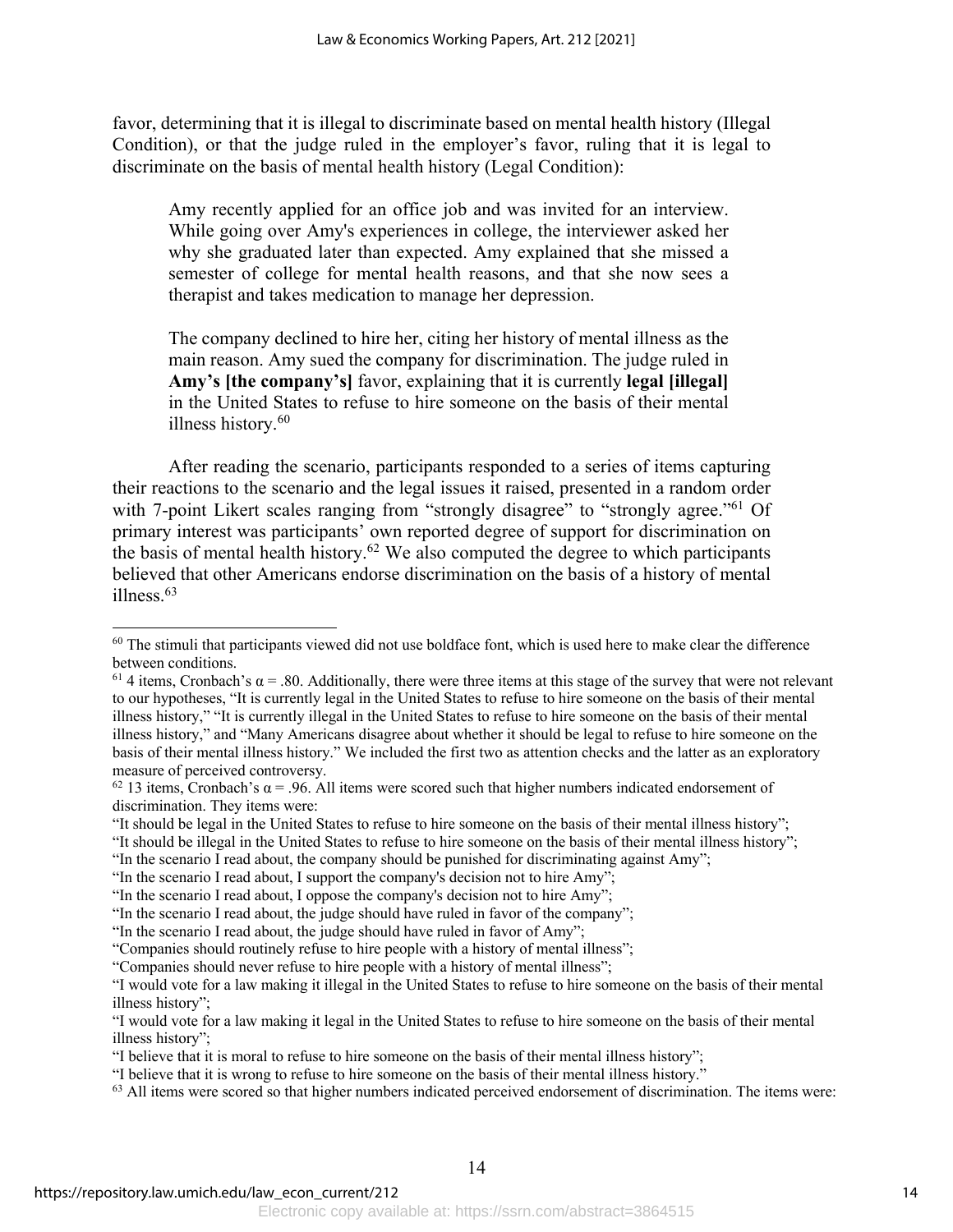Next, we measured participants' own attitudes toward Amy's social group: people with a history of mental illness. We presented participants with three "feeling thermometers"64—0-100 sliding scales that ranged from cold to warm, unfavorable to favorable, and negative to positive.<sup>65</sup> We also asked a set of questions meant to capture participants' desired social distance from individuals with a history of mental illness:

- "I could become very good friends with someone with a history of mental illness"
- "I sometimes avoid people with a history of mental illness"
- "I would not want to have someone with a history of mental illness marry into my family."

Participants also responded to the same feeling thermometer items and desired social distance items with regard to people with "a history of depression." Taken together, these items permitted us to measure valenced reactions toward (a) people with mental illness generally and (b) people with depression specifically.66

Next, participants completed three scales: the Right Wing Authoritarianism  $(RWA)$  scale,<sup>67</sup> which measures adherence to established authorities and antipathy toward those who violate social norms; the Need for Cognition (NFC) scale<sup>68</sup>, which measures a robust motivation to put effort into cognitive activity; and a 14-item scale measuring perceptions of the legitimacy of courts.69 RWA and NFC are two standardized measures drawn from the psychological literature on individual differences in social attitudes and attitude change. The legitimacy scale measures were based on Tom Tyler

"Most Americans believe that it is moral to refuse to hire someone on the basis of their mental illness history"; "Most Americans believe that it is wrong to refuse to hire someone on the basis of their mental illness history." <sup>64</sup> *See supra* note 44.

- "In general, how do you feel about Amy (the job applicant you read about)?"
- "In general, how do you feel about people with a history of depression?"
- "In general, how do you feel about people with a history of mental illness?"

<sup>&</sup>quot;Most Americans believe that it should be legal to refuse to hire someone on the basis of their mental illness history";

<sup>&</sup>quot;Most Americans believe that it should be illegal to refuse to hire someone on the basis of their mental illness history":

<sup>&</sup>lt;sup>65</sup> 3 items, Cronbach's  $\alpha = .91$ . Participants filled out these three scales in response to each of the following questions:

<sup>&</sup>lt;sup>66</sup> We computed a single index of participants' evaluation of people with mental illness by standardizing and averaging the three feeling thermometers and the three 1-7 Likert items about social distance: 6 items, Cronbach's  $\alpha$ = .90. These items capture the same theoretical idea, a general friendliness or antipathy toward people with mental illness. The average of the three 1-7 Likert items correlated with the average of the three 0-100 items,  $r = .61$ . We did the same for the measures capturing participants' evaluation of people with depression specifically: 6 items, Cronbach's  $\alpha$  = .89. The average of the three 1-7 Likert items correlated with the average of the three 0-100 items, *r*  $=.58.$ 

<sup>67</sup> BOB ALTEMEYER, RIGHT-WING AUTHORITARIANISM (1981); BOB ALTEMEYER, THE AUTHORITARIANS (2006), https://theauthoritarians.org.

<sup>68</sup> John T. Cacioppo & Richard E. Petty, *The Need for Cognition*, 42 J. PERSONALITY & SOC. PSYCH. 116 (1982); John T. Cacioppo, Richard E. Petty & Chuan Feng Kao, *The Efficient Assessment of Need for Cognition*, 48 J. PERSONALITY ASSESSMENT 306 (1984).

<sup>&</sup>lt;sup>69</sup> Cronbach's α = .89. See Appendix A for all scale items. The manipulation of the legality of discrimination did not have a significant effect on court legitimacy,  $t(238) = 1.03$ ,  $p = 0.30$ ,  $d = 0.13$ . Legal condition:  $M = 4.09$ ,  $SD =$ 0.97; illegal condition:  $M = 4.22$ ,  $SD = 0.99$ .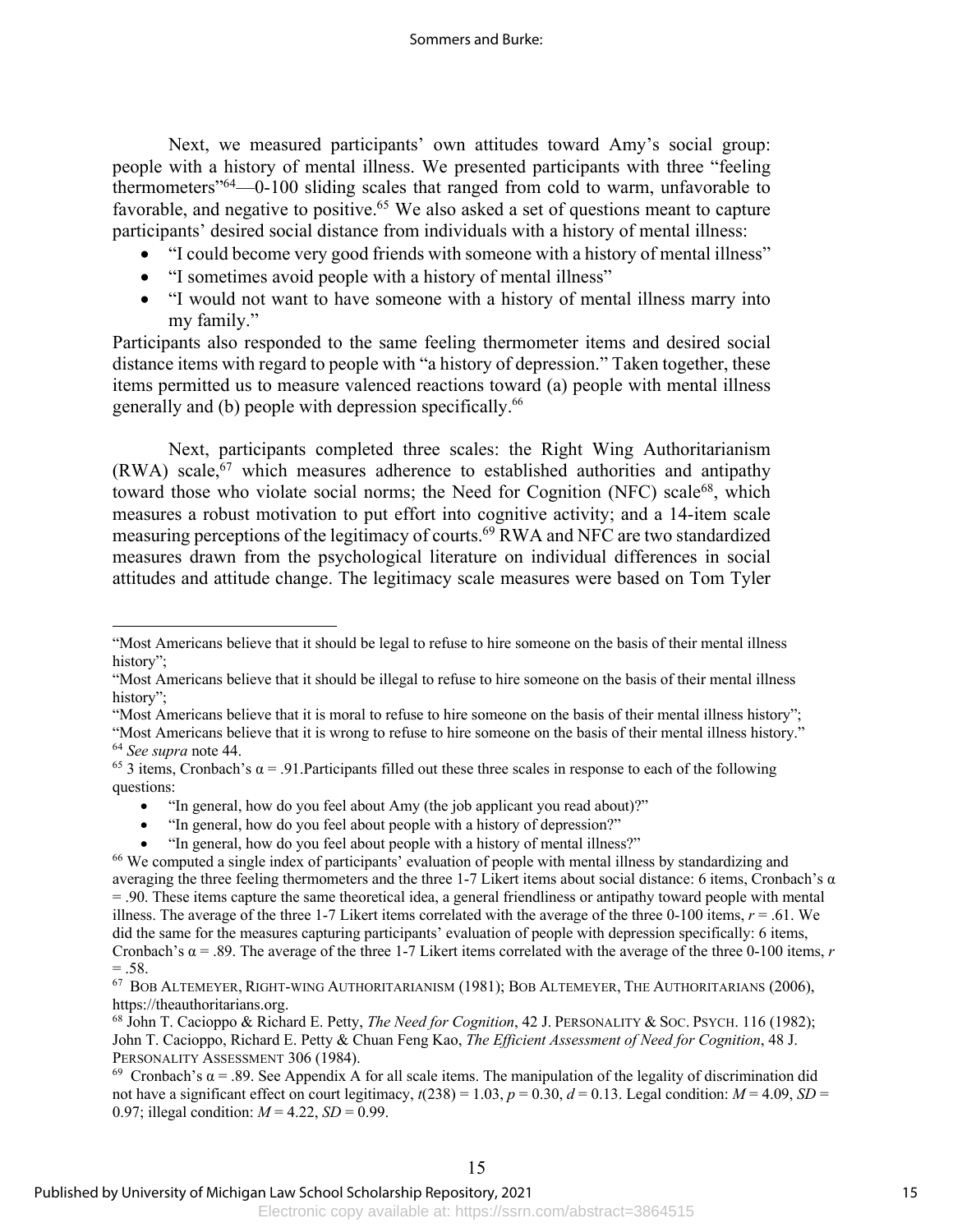and Jeffrey Fagan's scale measuring perceptions of the legitimacy of the police.<sup>70</sup> We adapted their scale so that it would capture participants' feelings of obligation, trust, and confidence in the courts. For example:

- "You should accept the decisions made by judges, even if you think they are wrong."
- "Sometimes you have to bend the law for things to come out right." (reversescored)
- "The law does not protect my interests." (reverse-scored)
- $\bullet$  "Judges care about the well-being of everyone they deal with."<sup>71</sup>

All three scales were included as exploratory measures; we focus on court legitimacy here because it was discovered to be an important moderator. In the next study, we provide a confirmatory test that court legitimacy moderates the effect of legal regime on participant attitudes.

Last, participants completed a demographic questionnaire reporting their age, gender, race/ethnicity, religious affiliation, educational attainment, political views, and own history of depression and other mental health conditions.

### **B. Results**

1. Primary results

Does learning that discrimination on the basis of mental health history is illegal (vs. legal) affect participants' attitudes toward people with a history of depression? For those who perceive the court system as high in legitimacy, the answer is yes. See Figure 2(A) "Evaluation of People with Depression." Participants who viewed the court system as highly legitimate evaluated people with depression more negatively when discrimination was presented as legal (vs. illegal).72 In contrast, participants who viewed the court system as low in legitimacy evaluated people with depression most *favorably* when discrimination against them was portrayed as  $\log a$ .<sup>73</sup>

<sup>70</sup> Tom R. Tyler & Jeffrey Fagan, *Legitimacy and Cooperation: Why Do People Help the Police Fight Crime in Their Communities?* 6 OHIO ST.. J. CRIM. L. 231, 270-71 (2008).

<sup>71</sup> The entire 14-item scale is reproduced in Appendix A.

 $72$  We fit linear regression models with terms for the legality manipulation, court legitimacy, and their interaction. At one standard deviation above the mean of court legitimacy, evaluation of people with depression was more negative in the legal condition than in the illegal condition,  $b = -0.36$ ,  $SE = 0.15$ ,  $p = .013$ ,  $\beta = -0.46$ . In results of this form, the letter b denotes the difference between the conditions in the original units of the response scale, and β denotes the same difference in standard deviations of the response scale (i.e., a standardized slope computed by standardizing the response variable and not the condition indicator variable).

<sup>&</sup>lt;sup>73</sup> At one standard deviation below the mean of court legitimacy,  $b = 0.30$ ,  $SE = 0.14$ ,  $p = .035$ ,  $\beta = 0.39$ . The interaction between condition and court legitimacy was significant,  $b = -0.33$ ,  $SE = 0.10$ ,  $p = .001$ ,  $\beta = -0.42$ .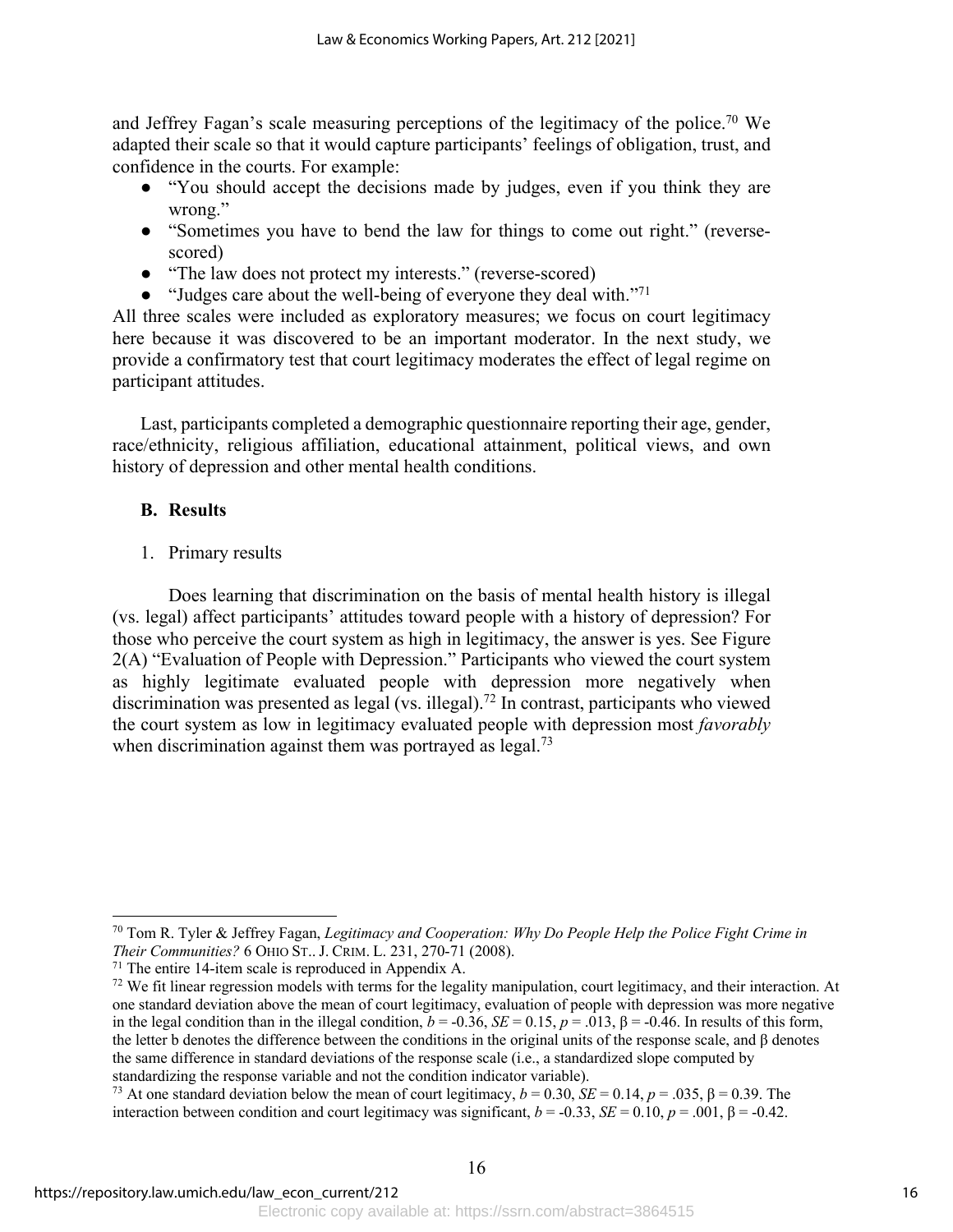*Figure 2.* Participants high in court legitimacy evaluate people with depression and mental illness more positively, endorse discrimination less, and believe that others endorse discrimination less, when told that discrimination is illegal.<br>  $\rightarrow$  Discrimination is Liggal  $\rightarrow$  Discrimination is Legal



The same pattern of results held true when it came to participants' evaluations of people with mental health conditions generally. See Figure 2(B) "Evaluation of People with Mental Illness." Participants who viewed the court system as highly legitimate evaluated people with mental health conditions more negatively when discrimination was presented as legal than when it was presented as illegal.74 In contrast, participants who viewed the court system as less legitimate evaluated people with mental health conditions more favorably in the condition where discrimination was presented as illegal.<sup>75</sup>

Participants also reported their views regarding discrimination on the basis of mental health status (e.g., rating their agreement with statements such as "Companies should never refuse to hire people with a history of mental illness."). See Figure 2(C) "Personal Endorsement of Discrimination." Again, for participants who viewed the court system as high in legitimacy, presenting discrimination as illegal (vs. legal) led them to rate discrimination as less desirable and less morally acceptable.<sup>76</sup> For participants who viewed the court system as low in legitimacy, the legality of discrimination had less of an effect on their judgment of its acceptability.<sup>77</sup>

Finally, participants also indicated the extent to which they believed that *other people* support discrimination (e.g., "Most Americans believe that it should be legal to refuse to hire someone on the basis of their mental illness history."). See Figure 2(D) "Belief that Others Endorse Discrimination." For participants who viewed the court system as highly legitimate, presenting discrimination as legal led them to rate it as more

<sup>75</sup> At one standard deviation below the mean of court legitimacy,  $b = 0.32$ ,  $SE = 0.15$ ,  $p = .030$ ,  $\beta = 0.39$ . The interaction between condition and court legitimacy was significant,  $b = -0.35$ ,  $SE = 0.11$ ,  $p = .001$ ,  $\beta = -0.43$ .

 $74$  At one standard deviation above the mean of court legitimacy, evaluation of people with mental illnesses was more negative in the legal condition than in the illegal condition,  $b = -0.38$ ,  $SE = 0.15$ ,  $p = .013$ ,  $\beta = -0.46$ .

 $76$  At one standard deviation above the mean of court legitimacy, support for discrimination was higher in the legal condition than the illegal condition,  $b = 1.59$ ,  $SE = 0.29$ ,  $p < .001$ ,  $\beta = 0.98$ .

<sup>&</sup>lt;sup>77</sup> At one standard deviation below the mean of court legitimacy, support for discrimination did not differ significantly by condition,  $b = 0.31$ ,  $SE = 0.28$ ,  $p = .28$ ,  $\beta = 0.19$ . The interaction between condition and court legitimacy was significant,  $b = 0.64$ ,  $SE = 0.20$ ,  $p = .002$ ,  $β = 0.40$ .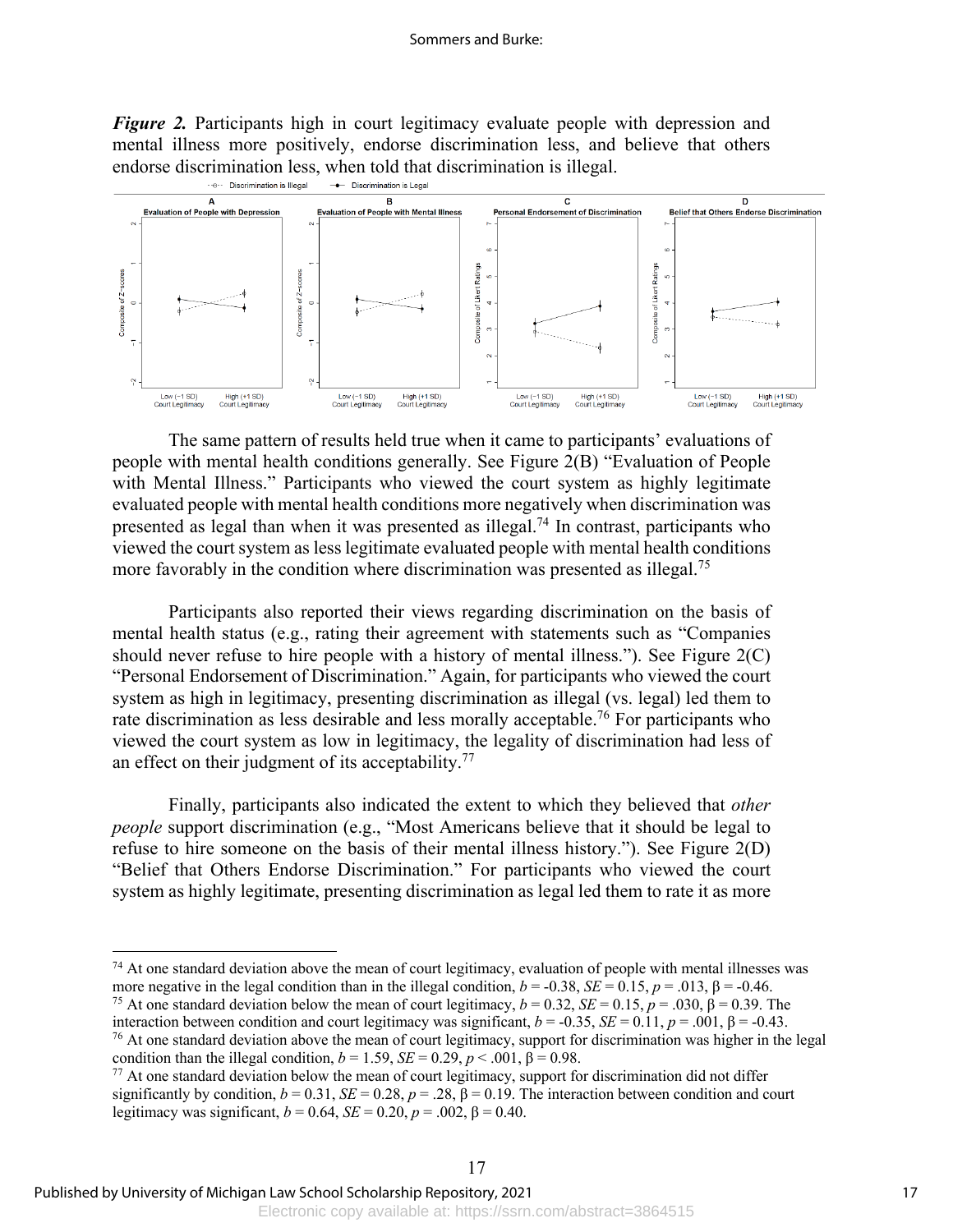popular compared to presenting it as illegal.78 For participants who viewed the court system as less legitimate, the legality of discrimination had less of an effect on their judgment of its popularity.79

### 2. Other results

Although it was not central to our hypotheses, we measured participants' evaluation of Amy, the individual target in the scenario. Participants one standard deviation below the mean of court legitimacy reported more favorable evaluations of Amy when she lost her case (discrimination was legal) than when she won her case (discrimination was illegal). Participants one standard deviation above the mean of court legitimacy were less affected by the manipulation.<sup>80</sup> This finding is consistent with the finding that participants who are low in court legitimacy react to the lack of legal prohibition against mental health discrimination by elevating those targeted by such discrimination (Figure 2(A) and  $2(B)$ ).

### **C. Discussion**

Study 2 showed that perceptions of court legitimacy are an important moderating factor in the expressive effect of the law. The legal regime governing employment discrimination does seem to affect people's attitudes toward social groups, but only among those who view the courts as legitimate.

Due to the study procedures, participants always reported their views of court legitimacy after they rated their perceptions of people with mental health conditions. With this design, it is unclear whether perceptions of legitimacy were affected by carryover effects from the discrimination scenario or the survey items measuring attitudes toward the target and her group. Thus, in Study 3, we randomly varied the order of items such that some participants reported their perceptions of court legitimacy before the discrimination scenario, while other participants reported their perceptions of court legitimacy after the main attitude measures.

In addition, we pre-registered the hypothesis there would be an interaction between perceptions of court legitimacy and the main manipulation portraying discrimination as legal vs. illegal. Because we had approached the court legitimacy construct as an exploratory measure in Study 2, it was important in Study 3 to replicate the finding to demonstrate its reliability (i.e., conduct a confirmatory analysis).

 $79$  At one standard deviation below the mean of court legitimacy, estimates of "most people's" support for

 $^{78}$  At one standard deviation above the mean of court legitimacy, estimates of "most people's" support for discrimination were higher in the legal condition than the illegal condition,  $b = 0.85$ ,  $SE = 0.20$ ,  $p < .001$ ,  $\beta = 0.75$ .

discrimination did not differ significantly by condition,  $b = 0.21$ ,  $SE = 0.21$ ,  $p = .30$ ,  $\beta = 0.19$ . The interaction between condition and court legitimacy was significant,  $b = 0.32$ ,  $SE = 0.14$ ,  $p = .027$ ,  $\beta = 0.28$ .

<sup>&</sup>lt;sup>80</sup> At one standard deviation below the mean of court legitimacy:  $b = 9.05$ , *SE* = 3.43,  $p = .009$ , β = 0.48.

At one standard deviation above the mean:  $b = -4.48$ ,  $SE = 3.40$ ,  $p = .19$ ,  $\beta = -0.24$ .

The interaction was significant,  $b = -6.76$ ,  $SE = 2.42$ ,  $p = .006$ ,  $\beta = -0.36$ .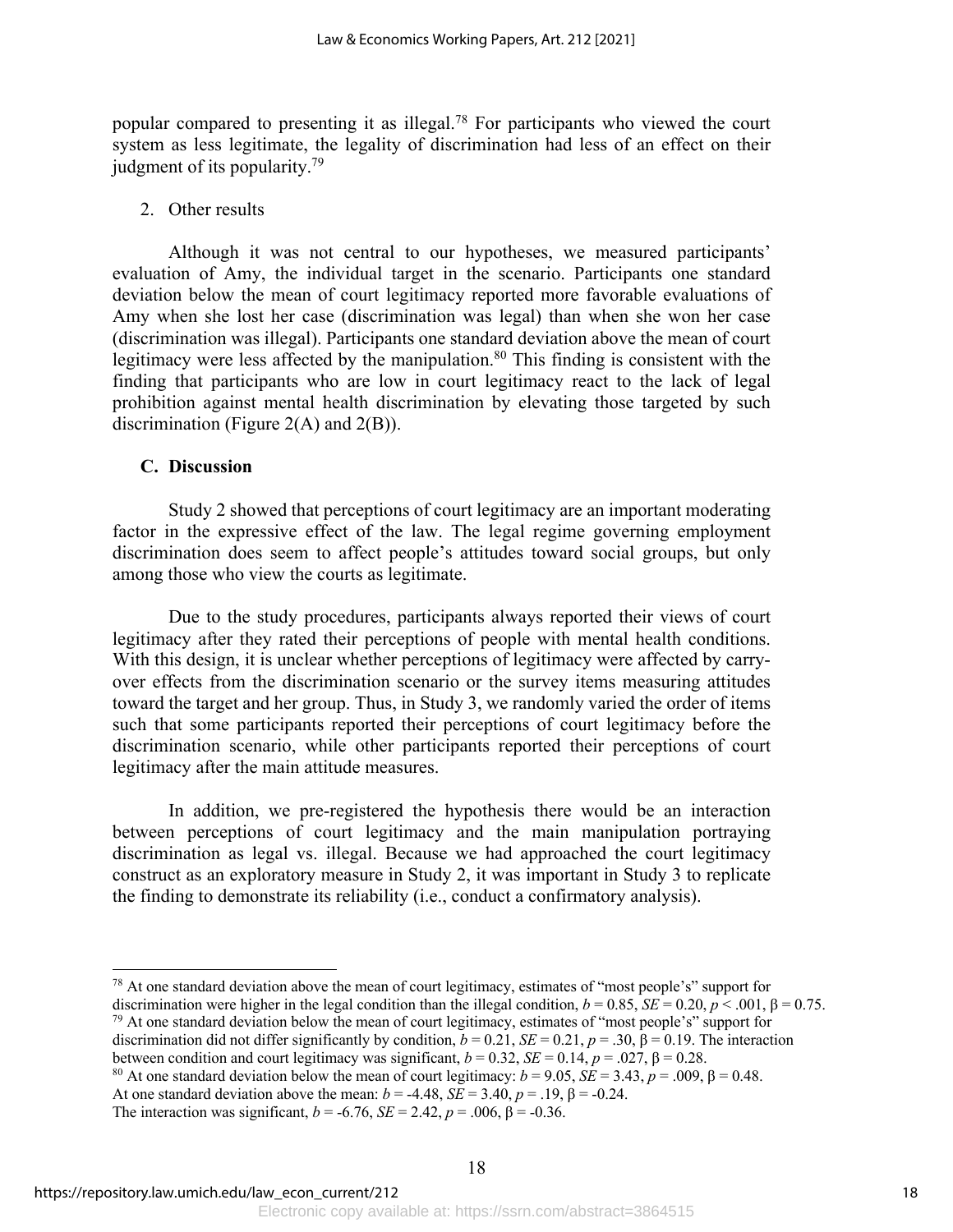#### **IV. Study 3**

Study 3 follows the same procedures as Study 2, with a few key changes. In addition to varying the order of the court legitimacy items vs. the main dependent measures, we also included a standardized scale measuring social desirability. This was done to address the concern that in the previous study, court legitimacy might have served as a proxy for a socially desirable response tendency. Specifically, participants who were motivated to align their responses with popular opinion may have interpreted the court scenario as a signal of that opinion and reported their own attitudes accordingly. These participants might also have believed that it is popular or desirable to say that the court system is legitimate. This would be a less theoretically interesting explanation for moderating the role of court legitimacy observed in Study 2.

If socially desirable responding were the primary reason court legitimacy moderated the effect of the manipulation, however, then a more direct measure of a general socially desirable response pattern should moderate the effect of the manipulation in the same way. We included such a measure in Study 3. The Balanced Inventory of Desirable Responding Short Form captures a tendency to purposefully respond to surveys to present oneself favorably and a related tendency to respond to surveys in a way that reflects a genuine positively-biased impression of the self. $81$  We predicted that these general patterns of socially desirable responding would *not* substantially moderate the effect of the manipulation.

### **A. Method**

We recruited 483 participants<sup>82</sup> on Amazon Mechanical Turk. As in Study 2, participants read a scenario about a person with a history of depression named "Amy" who sued an organization for employment discrimination. In one condition, she won her suit because, according to the judge, discrimination is illegal; in the other condition, she lost because discrimination is legal.

Participants responded to the same items about the scenario, capturing personal endorsement of discrimination, $83$  the belief that others endorse discrimination, $84$ evaluation of Amy, $85$  evaluation of people with depression, $86$  and evaluation of people with mental illness.<sup>87</sup>

<sup>81</sup> Claire M. Hart, et al., *The Balanced Inventory of Desirable Responding Short Form (BIDR-16)*, 5 SAGE OPEN (2015), available at https://doi.org/10.1177/2158244015621113 (Example item: "I am a completely rational person.").

<sup>&</sup>lt;sup>82</sup> 504 completed the survey. We excluded 10 who responded "yes" to the question, "Were any of your answers in this survey intended as jokes?" and 1 who declined to respond to that question. We excluded 8 who reported their birth year differently on the consent page and the demographics page, raising the possibility that they may have lied about their age, and 2 who declined to respond to the second instance of that question. The resulting sample included 193 women, 288 men, 2 unspecified; ages ranged from 19 to 78, *M* = 37.57, *SD* = 11.41, *Mdn* = 34.

<sup>&</sup>lt;sup>83</sup> 13 items, Cronbach's  $\alpha$  = .96.

<sup>&</sup>lt;sup>84</sup> 4 items, Cronbach's  $\alpha$  = .82.

<sup>&</sup>lt;sup>85</sup> 3 items, Cronbach's  $\alpha$  = .95.

<sup>&</sup>lt;sup>86</sup> 6 items, Cronbach's  $\alpha$  = .90.

<sup>&</sup>lt;sup>87</sup> 6 items, Cronbach's  $\alpha$  = .92.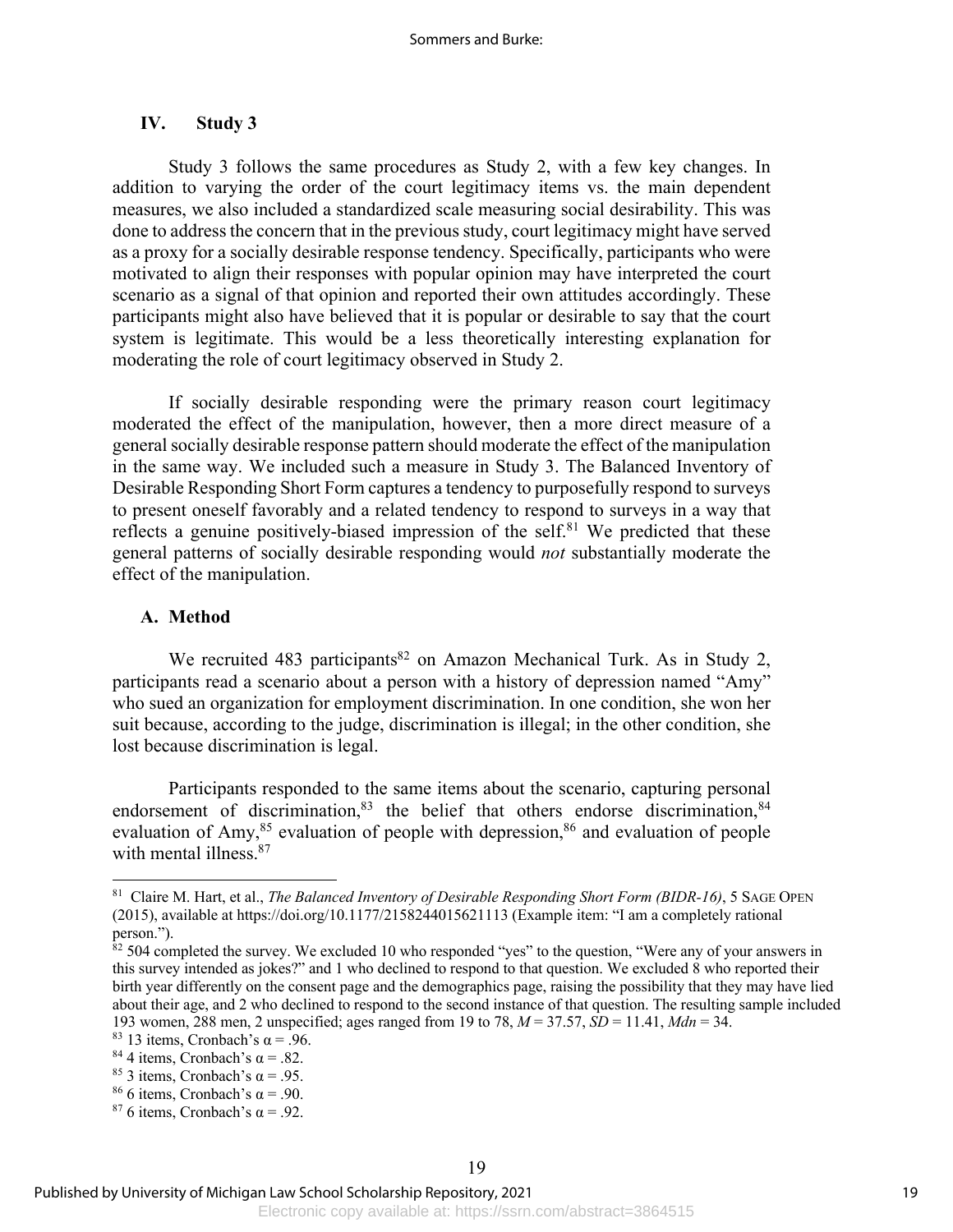Participants also responded to the same court legitimacy scale as before.<sup>88</sup> In Study 2, this measure appeared at the end of the survey, but in the current study it was randomly assigned to appear at the beginning or the end.<sup>89</sup>

We added one new measure to the current study to capture socially desirable response tendencies among participants—the Balanced Inventory of Desirable Responding Short Form (BIDR-16; 16 items, Cronbach's  $\alpha = .87$ ).<sup>90</sup> Participants who saw court legitimacy at the beginning of the study saw social desirability immediately after court legitimacy; participants who saw court legitimacy at the end saw social desirability immediately before.

### **B. Results**

*Figure 3.* Participants high in court legitimacy evaluate people with depression and mental illness more positively, endorse discrimination less, and believe that others endorse discrimination less, when told that discrimination is illegal (preregistered replication).



1. Primary outcomes

Our primary hypothesis concerned the evaluation of people with a history of depression as a group (see Figure 3(A), "Evaluation of People with Depression"). Consistent with the previous study and our preregistered hypothesis, participants who viewed the court system as highly legitimate evaluated people with depression more negatively when discrimination was presented as legal (vs. illegal). $91$  In contrast,

<sup>&</sup>lt;sup>88</sup> 14 items, Cronbach's  $\alpha$  = .91.

<sup>&</sup>lt;sup>89</sup> The mean level of court legitimacy was not significantly different depending on whether it was measured before  $(M = 4.49, SD = 1.07)$  or after  $(M = 4.51, SD = 1.17)$  the court scenario,  $t(466) = 0.16$ ,  $p = .87$ ,  $d = 0.01$ . Also, the timing of the court legitimacy measure did not significantly moderate the results reported elsewhere. <sup>90</sup> Hart et al., *supra* note 81.

 $91$  We fit linear regression models with terms for the legality manipulation, court legitimacy, and their interaction. At one standard deviation above the mean of court legitimacy, evaluation of people with depression was more negative in the legal condition than in the illegal condition,  $b = -0.23$ ,  $SE = 0.11$ ,  $p = .035$ ,  $\beta = -0.28$ .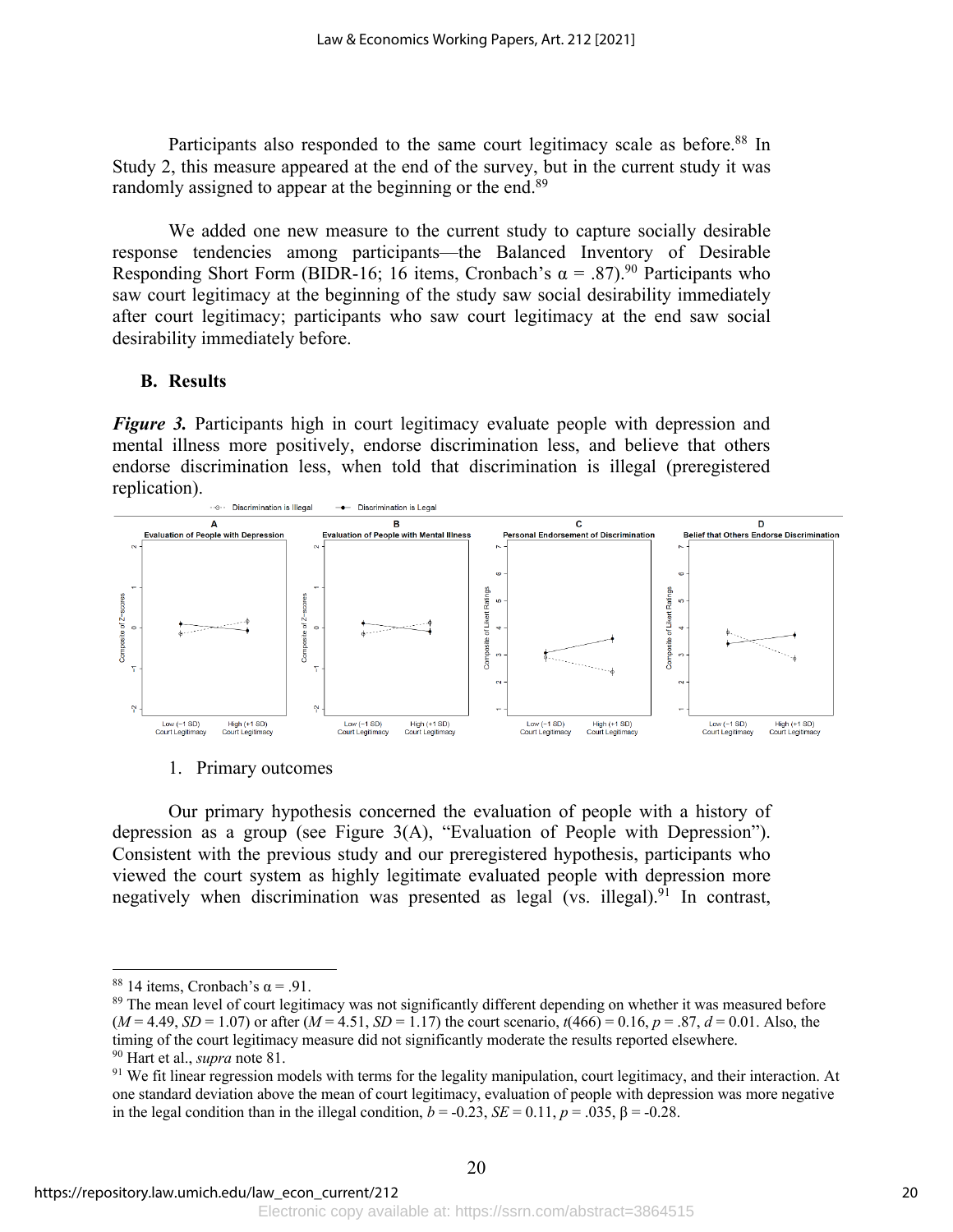participants who viewed the court system as low in legitimacy evaluated people with depression most favorably when discrimination was portrayed as legal.<sup>92</sup>

Participants also reported their evaluations of people with mental illnesses generally (see Figure 3(B), "Evaluation of People with Mental Illness"). Participants who viewed the court system as highly legitimate evaluated people with mental illnesses more negatively when discrimination was presented as legal than when it was presented as illegal, although this discrepancy did not reach statistical significance.<sup>93</sup> In contrast, participants who viewed the court system as less legitimate evaluated people with mental illnesses more favorably in the condition where discrimination was presented as illegal.<sup>94</sup>

2. Secondary outcomes

Our preregistration also indicated that we would examine, as a matter of secondary interest, participants' views regarding the acceptability of discrimination on the basis of mental health status (see Figure 3(C), "Personal Endorsement of Discrimination"). For participants who viewed the court system as highly legitimate, presenting discrimination as illegal (vs. legal) led them to rate discrimination as less desirable and less morally acceptable.<sup>95</sup> For participants who viewed the court system as low in legitimacy, the legality of discrimination had less of an effect on their judgment of its acceptability.96

Finally, participants also indicated the extent to which they believed that *other people* support discrimination (see Figure 3(D), "Belief that Others Endorse Discrimination"). For participants who viewed the court system as highly legitimate, presenting discrimination as legal led them to rate discrimination as more popular compared to presenting it as illegal. $97$  For participants who viewed the court system as less legitimate, the legality of discrimination had the opposite effect on their judgment of its popularity.98

3. Other results

<sup>&</sup>lt;sup>92</sup> At one standard deviation below the mean of court legitimacy,  $b = 0.24$ ,  $SE = 0.11$ ,  $p = .026$ ,  $\beta = 0.29$ . The interaction between condition and court legitimacy was significant,  $b = -0.23$ ,  $SE = 0.08$ ,  $p = .002$ ,  $\beta = -0.28$ . <sup>93</sup> At one standard deviation above the mean of court legitimacy, evaluation of people with mental illnesses was more negative in the legal condition than in the illegal condition,  $b = -0.21$ ,  $SE = 0.11$ ,  $p = .059$ ,  $\beta = -0.25$ .

<sup>&</sup>lt;sup>94</sup> At one standard deviation below the mean of court legitimacy,  $b = 0.26$ ,  $SE = 0.11$ ,  $p = .020$ ,  $\beta = 0.31$ . The interaction between condition and court legitimacy was significant,  $b = -0.24$ ,  $SE = 0.08$ ,  $p = .003$ ,  $\beta = -0.28$ . <sup>95</sup> At one standard deviation above the mean of court legitimacy, support for discrimination was higher in the legal condition than the illegal condition,  $b = 1.22$ ,  $SE = 0.21$ ,  $p < .001$ ,  $\beta = 0.73$ .

<sup>&</sup>lt;sup>96</sup> At one standard deviation below the mean of court legitimacy, support for discrimination did not differ significantly by condition,  $b = 0.16$ ,  $SE = 0.22$ ,  $p = .45$ ,  $\beta = 0.10$ . The interaction between condition and court legitimacy was significant,  $b = 0.53$ , *SE* = 0.15,  $p < .001$ , β = 0.32.

 $97$  At one standard deviation above the mean of court legitimacy, estimates of "most people's" support for discrimination were higher in the legal condition than the illegal condition,  $b = 0.87$ ,  $SE = 0.17$ ,  $p < .001$ ,  $\beta = 0.64$ . <sup>98</sup> At one standard deviation below the mean of court legitimacy, estimates of "most people's" support for discrimination were lower in the legal condition than the illegal condition,  $b = -0.42$ ,  $SE = 0.17$ ,  $p = .016$ ,  $\beta = -0.31$ . The interaction between condition and court legitimacy was significant,  $b = 0.64$ ,  $SE = 0.12$ ,  $p < .001$ ,  $\beta = 0.48$ .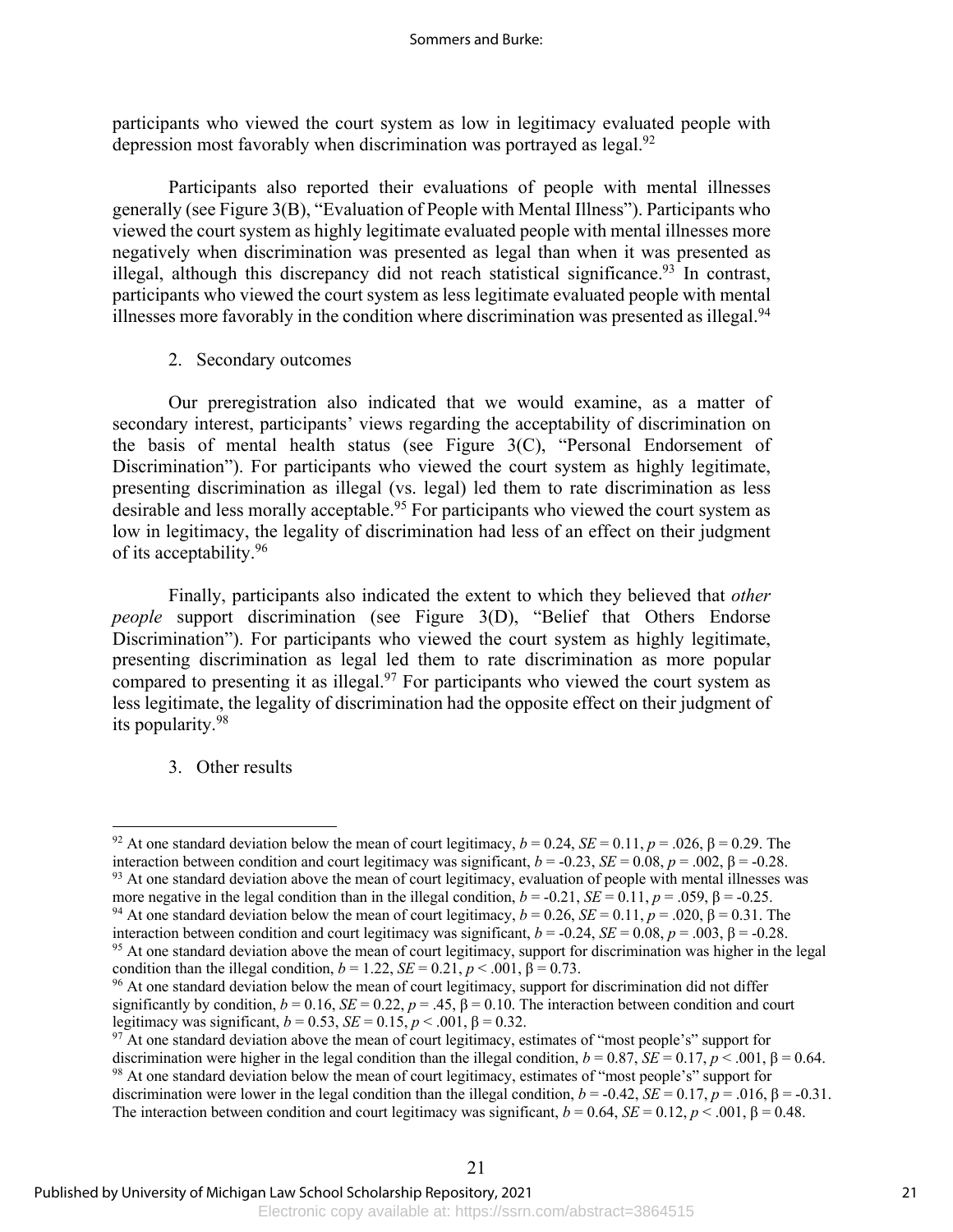Again, we measured participants' evaluation of Amy, although perceptions of the individual victim were not central to our hypotheses. Participants one standard deviation below the mean of court legitimacy reported more favorable/sympathetic evaluations of Amy when she lost her case (discrimination was legal) than when she won her case (discrimination was illegal), although this discrepancy did not reach statistical significance. Participants one standard deviation above the mean of court legitimacy reported less favorable evaluations of Amy when she lost her case than when she won.<sup>99</sup>

We measured participants' propensity to respond in a socially desirable manner in order to address the possibility that our court legitimacy effects could be driven by social desirability. In our preregistration, we indicated that we would test this possibility by estimating (a) the correlation between social desirability and court legitimacy and (b) the interaction between condition and social desirability predicting the other variables mentioned above. Court legitimacy was significantly correlated with a socially desirable response tendency,100 but social desirability did not significantly moderate the effect of the experimental manipulation in the same way that court legitimacy did.<sup>101</sup> These results suggest that court legitimacy was not merely serving as a proxy for socially desirable responding in our main analysis.

### **C. Discussion**

Our previous study supported the hypothesis that beliefs about the legality of discrimination against real-world social groups can contribute to prejudice against those groups among a subset of people, and provided preliminary evidence that the general sense that courts are legitimate may make people susceptible to this psychological effect of law. Study 3 provided additional evidence for the same claim, including mitigating key limitations of Study 2. First, Study 3's predictions about the moderating role of court legitimacy were preregistered, making the reported tests confirmatory. The evidence from Study 3 therefore makes it less plausible that the observed role of court legitimacy is the result of random noise. Second, Study 3 demonstrated that mere tendency to give socially desirable response does not explain the observed patterns, making it less plausible that the observed role of court legitimacy is simply a manifestation of social desirability concerns. Also, because the timing of the court legitimacy measure in the experiment did not make a substantial difference in the results, Study 3 helps rule out the

<sup>&</sup>lt;sup>99</sup> At one standard deviation below the mean of court legitimacy:  $b = 5.24$ ,  $SE = 2.86$ ,  $p = .067$ ,  $\beta = 0.24$ . At one standard deviation above the mean:  $b = -6.35$ ,  $SE = 2.84$ ,  $p = .026$ ,  $\beta = -0.29$ . The interaction was significant,  $b = -1$ 5.79,  $SE = 2.02$ ,  $p = .004$ ,  $\beta = -0.26$ .

 $100 \, r(454) = .24, p < .001$ 

<sup>&</sup>lt;sup>101</sup> The interaction between the legality manipulation and social desirability was not a significant predictor of evaluation of people with depression,  $b = -0.12$ ,  $SE = 0.08$ ,  $p = .12$ ,  $\beta = -0.14$ , evaluation of people with mental illness,  $b = -0.09$ ,  $SE = 0.08$ ,  $p = .25$ ,  $β = -0.11$ , or endorsement of discrimination,  $b = -0.04$ ,  $SE = 0.15$ ,  $p = .80$ ,  $β = -0.04$ 0.02. With regard to the belief that most people endorse discrimination, there was a significant interaction between condition and social desirability, but in the opposite direction of the court legitimacy interaction discussed earlier, *b*  $= -0.28$ , *SE* = 0.12, *p* = .022,  $\beta$  = -0.21. Participants low in socially desirable response tendency reported believing that other people support discrimination more when it was legal than when it was not legal ( $b = 0.53$ ,  $SE = 0.17$ ,  $p =$ .003,  $β = 0.39$ ), but participants high in socially desirable response tendency were not affected as much by the manipulation ( $b = -0.04$ ,  $SE = 0.18$ ,  $p = .82$ ,  $\beta = -0.03$ ).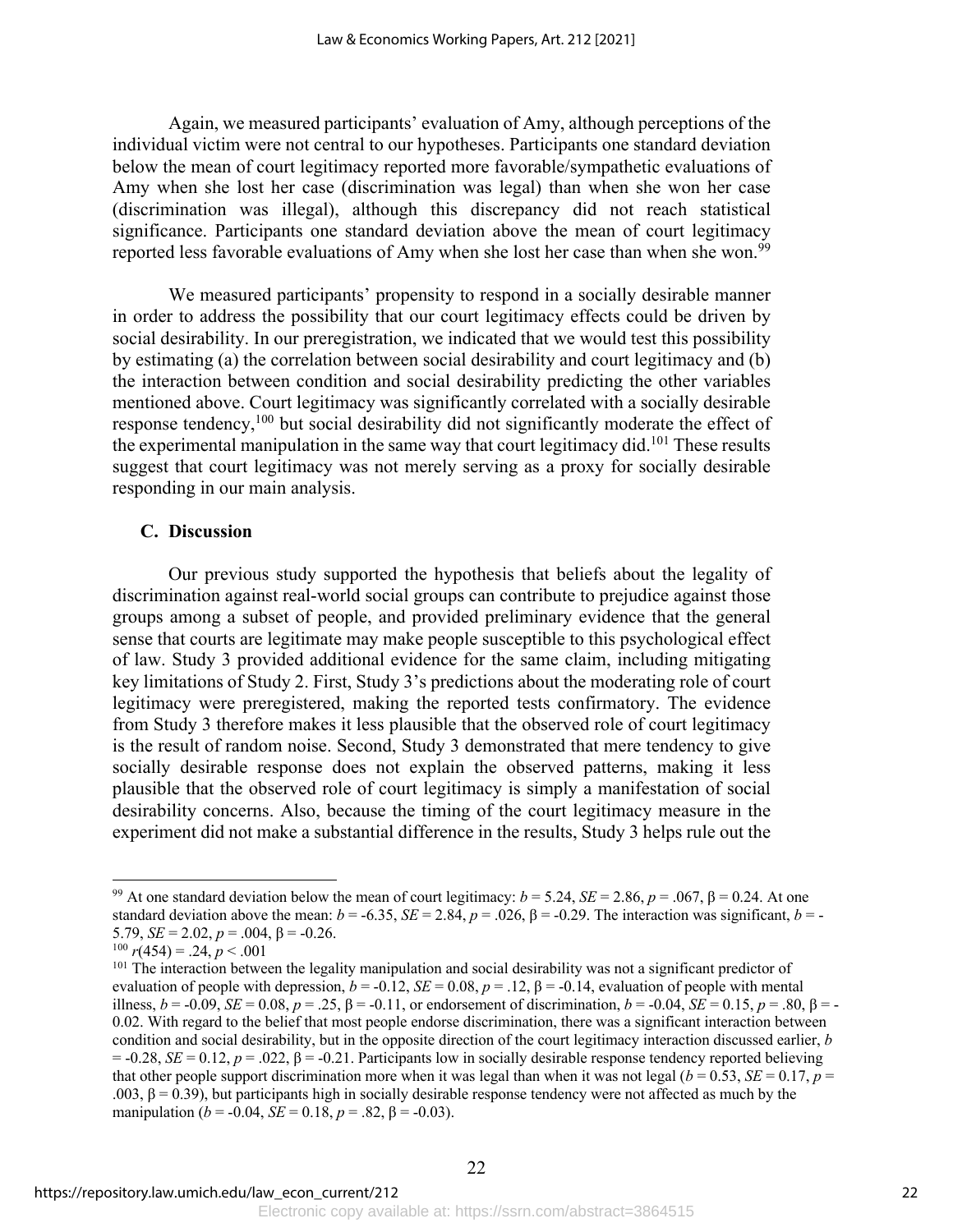possibility that people used the discrimination case as their informational basis for deciding the legitimacy of the courts.

Thus, we argue that court legitimacy is meaningfully tied to the inferences people make about the relative value of social groups based on their legal protection. We set out to study the possibility that the legality of discrimination could cause changes in participants' attitudes toward people with a history of depression, and it seems that such persuasive effects are possible—at least among people who ordinarily view the court system as high in legitimacy.

### **V. General Discussion**

The foregoing studies reveal that when people who generally trust the courts are told that it is illegal to refuse to hire a person on the basis of her history of clinical depression, they exhibit less prejudicial attitudes toward individuals with depression, and mental health conditions more broadly, as compared to when they are told such discrimination is legal. These respondents not only believe that discrimination on the basis of mental health is more unfair and unlawful; they also report feeling more warmth toward individuals with mental illness and more willingness to socially affiliate with them. Conversely, if these individuals are told that discrimination is legal, they express more negativity in their interpersonal feelings toward people with mental health conditions. Thus, these studies highlight the important role that law can play in changing interpersonal prejudice, at least among those who imbue courts with legitimacy. For individuals who view the courts as low in legitimacy, learning about the outcome of a court case shows no such effect.

#### **A. Implications**

We see three main implications of these findings. First, they bear on the question of whether law has the power to transform society beyond merely deterring prohibited conduct, which has been the subject of extensive debate. For example, in Congressional hearings leading up to the passage of the Civil Rights Acts of 1954, New Jersey Senator Harrison A. Williams, Jr. testified (quoting Dr. Martin Luther King, Jr.) that "Morality cannot be legislated, but behavior can be regulated. The law may not change the heart, but it can restrain the heartless." Other testimony expressed a similar sentiment: that antidiscrimination laws produce changes in society because they deter discriminatory behavior. As New Jersey Senator Harrison A. Williams, Jr. stated in the hearings on the public accommodations bill, "We have seen this in so many areas where we know we can't change the heart of man, the mind of man, but we can regulate his behavior."102

Certainly, proponents of the Civil Rights Act *hoped* that behavioral changes motivated by the threat of sanctions would eventually become internalized as attitude change. Walter Reuther, president of the United Automobile Workers, expressed the hope that civil rights legislation may one day become unnecessary because equality

<sup>102</sup> *Civil Rights—Public Accommodations: Hearing on S. 1732 Before the S. Comm. On Commerce*, 88th Cong. 652 (1963) (statement of Sen. Williams) (as cited in McClain, *supra* note 6, at 905).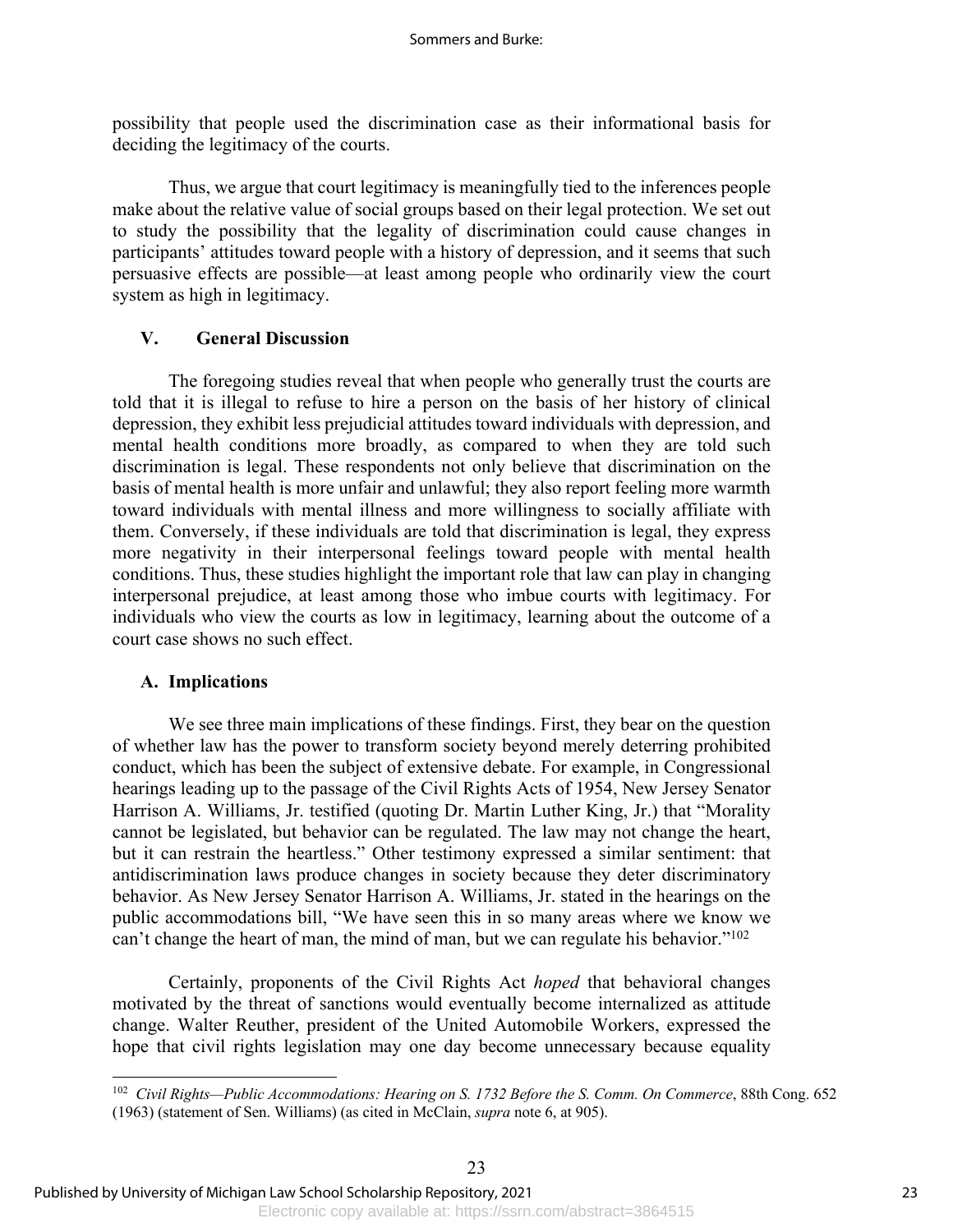norms will have become so pervasive that nobody would think to discriminate in the first place.103 This sentiment echoes Allport's position: law alters visible behavior— that is, it changes descriptive norms—and witnessing the new descriptive norms, in turn, affects attitudes. The process of internalization would be long and slow, he posits, having "an eventual effect upon inner habits of thought and feeling."<sup>104</sup>

What the current research suggests is that there may be a more direct link—at least for some people. Those who view courts as legitimate alter their social attitudes based on the law itself. Thus, even if the material sanctions imposed by antidiscrimination laws are limited, such laws may still provide a plausible path to changing social attitudes, so long as people buy into the moral authority of law.

These findings carry several insights for advocates seeking to change societal prejudices. A common concern in setting out litigation strategy is that securing legal victories for relatively privileged members of a marginalized group will do nothing to help less privileged members. For instance, in the lead-up to the landmark marriage equality case *Obergefell v. Hodges*,<sup>105</sup> some LGBTQ+ activists argued that the movement for marriage equality primarily served the concerns of the older, whiter, more economically secure segments of the LGBTQ+ community.106 For younger members and members of color, some argued, concerns about housing security, health care accessibility, hate crimes, and other manifestations of inequality loomed larger than the ability to marry.<sup>107</sup> This research raises the possibility that a legal victory in one arena (e.g., marriage) may have the effect of raising the status of LGBTQ+ people broadly, and of reducing prejudice against members of this community in other arenas. Recall that our study participants reported greater willingness to befriend and socially affiliate with members of the target group when they learned that discrimination against the group was illegal. A victory on a narrow legal issue such as marriage may be about more than marriage: it may have an expressive dimension that changes attitudes toward group members more broadly.

In a similar vein, the findings also underscore the importance of raising awareness about existing legal protections for marginalized groups. Many members of the public are unaware, for instance, that federal law views people with clinical depression as

<sup>103</sup> *Civil Rights: Hearings on Miscellaneous Proposals Regarding the Civil Rights of Persons Within the Jurisdiction of the United States before Subcomm. N. 5 of the H. Comm. on the Judiciary*, 88th Cong. 1940 (1963) (written testimony of Walter P. Reuther, President, UAW) (as cited in McClain, *supra* note 6, at 911-12).

<sup>&</sup>lt;sup>104</sup> ALLPORT, *supra* note 5, at 469.<br><sup>105</sup> 576 U.S. 644 (2015).

<sup>&</sup>lt;sup>106</sup> E.g., BBC News quoted activist Legba Carrefour arguing against legal recognition of same-gender marriage in 2013: "I'm not concerned about whether I can get married but whether I will die in the street at the hands of homophobes." Tom Geoghegan, *The Gay People Against Gay Marriage*, BBC NEWS (June 11, 2013), https://www.bbc.com/news/magazine-22758434.

<sup>107</sup> *See e.g.*, Jesús Gregorio Smith, *Gay Marriage and the Illusion of Equality*, RACISM REVIEW (Apr. 28, 2015), http://www.racismreview.com/blog/2015/04/28/gay-marriage-and-illusion-of-equality ("[E]ven if marriage equality does in fact become a reality, issues of racism, sexism, ageism, homophobia, and body shaming continue to further marginalize different groups of people in gay communities across the nation. . . . So, even if the Supreme Court overturns the state-level prohibitions on gay marriage and marriage equality does in fact become a reality across the U.S., many in the gay community will be celebrating but not everyone will be welcome at the party.").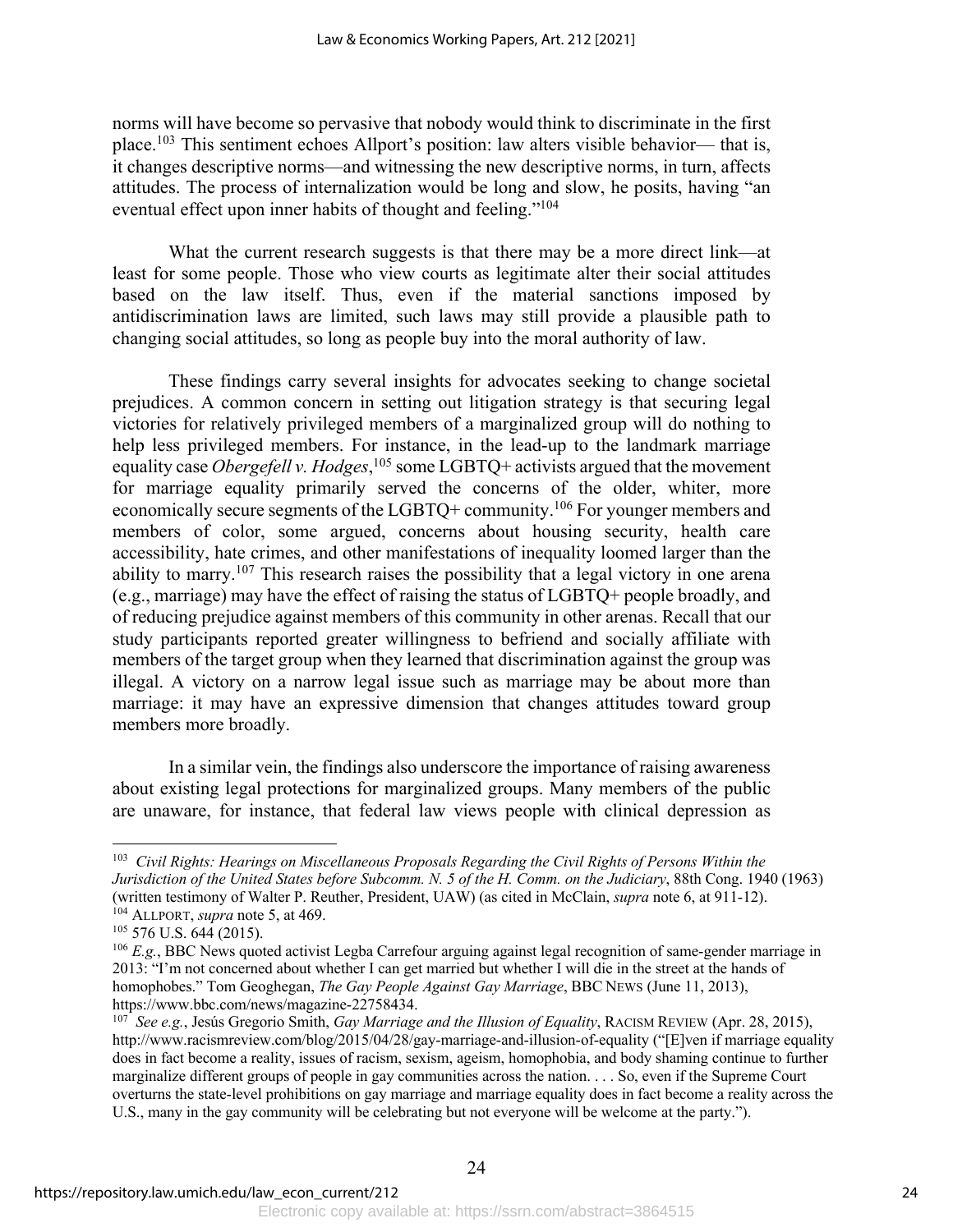#### Sommers and Burke:

having a mental health disability entitling them to protection under the ADA. Our findings suggest that educating the public about even somewhat obscure extant legal protections can be expected to decrease stigma, including in areas of life not directly regulated by the legal regime in question.

A second main implication of the study findings is that when discrimination is *tolerated* by law, it can hurt members of the target group. We find that the refusal to outlaw discrimination sends a denigrating signal about the status of the victim's group and plays a causal role in lowering public regard for them. We observed this kind of denigrating signal even when participants had no other basis for prejudice against a group, as in the hypothetical world of Study 1.

This finding is concerning. Often, when judges interpret a statutory or constitutional provision, they take themselves to be offering a narrow judgment on the meaning of the text in light of precedent—not making a pronouncement about the relative value of the social groups implicated in the ruling. But members of the public might not see it that way. Our research suggests that members of the public may infer from a court decision the message that one group is superior to another—more deserving of respect, esteem, and social status. They may internalize this message themselves, if they view the courts as a legitimate moral authority.

This finding further suggests that a prevalent kind of discrimination apologism is empirically unsound. We can again turn to the debate over legal rights for LGBTQ+ individuals as an example. A frequent argument offered by religious conservatives is that a distinction can be drawn between endorsement of discrimination and personal animus or feelings of hatred. Faith leaders often assert that one can be against equal protection for LGBTQ individuals while still feeling the utmost respect and love for them. This research calls into question whether the two can be functionally separated: Even if a conceptual distinction can be drawn between the legality of discrimination and the interpersonal treatment of members of the group, we suggest that psychologically, one affects the other.

Finally, the findings suggest that not everyone takes their moral cues from the law. This attitudinal shift was observed only among participants who were high in perceptions of court legitimacy. This finding suggests that the law's moral authority is not assured. Rather, it is incomplete and at times precarious.

For example, members of society who become cynical and disillusioned do not takes cues from the law to tell them what is right. $108$  A rich literature exists on the phenomenon of "legal cynicism," which refers to "a cultural orientation in which the law and the agents of its enforcement, such as the police and courts, are viewed as

<sup>108</sup> *See* Monica C. Bell, *Police Reform and the Dismantling of Legal Estrangement*, 126 YALE L.J. 2054 (2017); Michael D. Reisig, Jason Bratton & Marc G. Gertz, *The Construct Validity and Refinement of Process-Based Policing Measures*, 34 CRIM. JUST. & BEHAV. 1005 (2007); David S. Kirk & Andrew V. Papachristos, *Cultural Mechanisms and the Persistence of Neighborhood Violence*, 116 AM. J. SOCIO. 1190 (2011).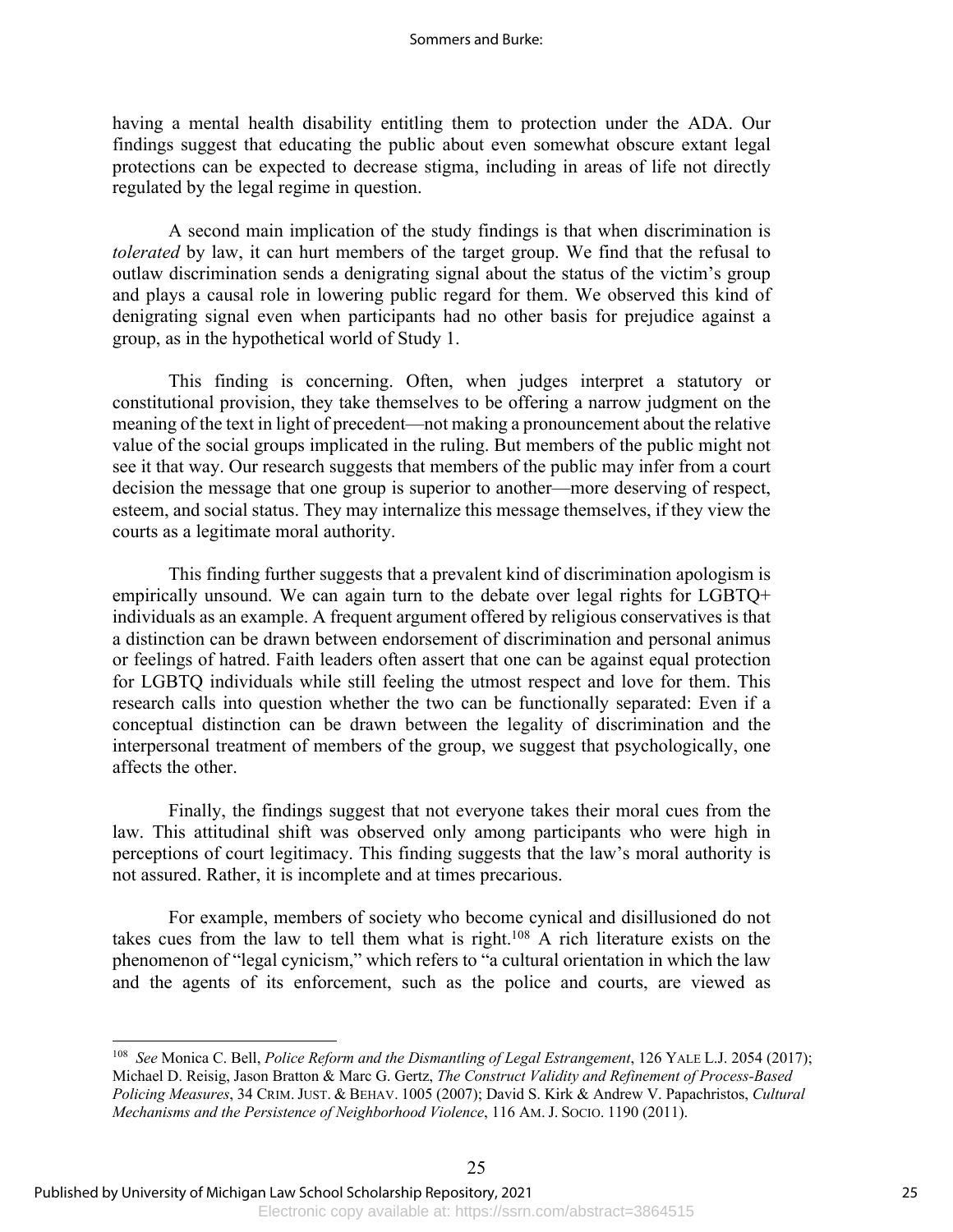illegitimate, unresponsive, and ill equipped to ensure public safety."109 Negative experiences with law enforcement, for example, hamper the ability of the law to express moral norms that are internalized and heeded. Legal cynicism is often conceptualized as a component of *anomie*—"a state of normlessness in which the rules of the dominant society (and hence the legal system) are no longer binding in the community."<sup>110</sup> While prior theorizing has emphasized the consequences of legal cynicism for public safety and trust in police, this research raises the question of whether it hinders the internalization of other kinds of legal norms, such as the norm that certain groups are entitled to equal status under the law. If law ordinarily has the authority to reduce prejudice toward stigmatized groups (or, conversely, by refusing to penalize discrimination, to engender such prejudicial attitudes), then it may have less of an effect on those who are disillusioned with its moral authority.

### **B. Limitations and Future Directions**

Previous research has made clear that there is robust public prejudice against people with mental illnesses, including depression, in the United States.111 Despite this strong prejudice, however, it may be the case that prejudicial attitudes toward people with mental health conditions are more amenable to revision than other forms of prejudice. Indeed, one reason we chose to study mental health discrimination is that we wanted to study a form of discrimination that was relatively nonpoliticized. We hoped doing so would allow us to study more cleanly the role that law itself, apart from social movements or activism, plays in changing stigma and prejudicial attitudes. Of course, with this focus comes a significant limitation: we do not know whether the results generalize to forms of discrimination about which people's prior views reflect strong political allegiances. Future research should test whether a similar dynamic can be observed with regard to domains that are more politicized.

In addition, the design of our studies required that we be able to randomly assign participants to learn that discrimination was legal or illegal; thus, we needed to study a domain in which participants' beliefs about the law were malleable. As described earlier, mental health discrimination fit this requirement. One limitation of this research is that we were unable to observe whether the process we documented with mental health discrimination extends to other kinds of discrimination, such as discrimination against religious minorities, where participants' beliefs about legality are more established and harder to manipulate. It is possible that where someone feels strongly about a certain kind of discrimination being legal or illegal, learning that the law misaligns with their view may make them more cynical toward the law, rather than causing them to change their regard for the social group in question. However, it is also possible that such entrenched views could be altered by salient coverage of high-profile antidiscrimination cases coverage that we could not simulate realistically in a short online survey. Future research should investigate these questions.

<sup>109</sup> Kirk & Papachristos, *supra* note 108.

<sup>110</sup> *Id.*

<sup>111</sup> *See* sources cited *supra* note 38.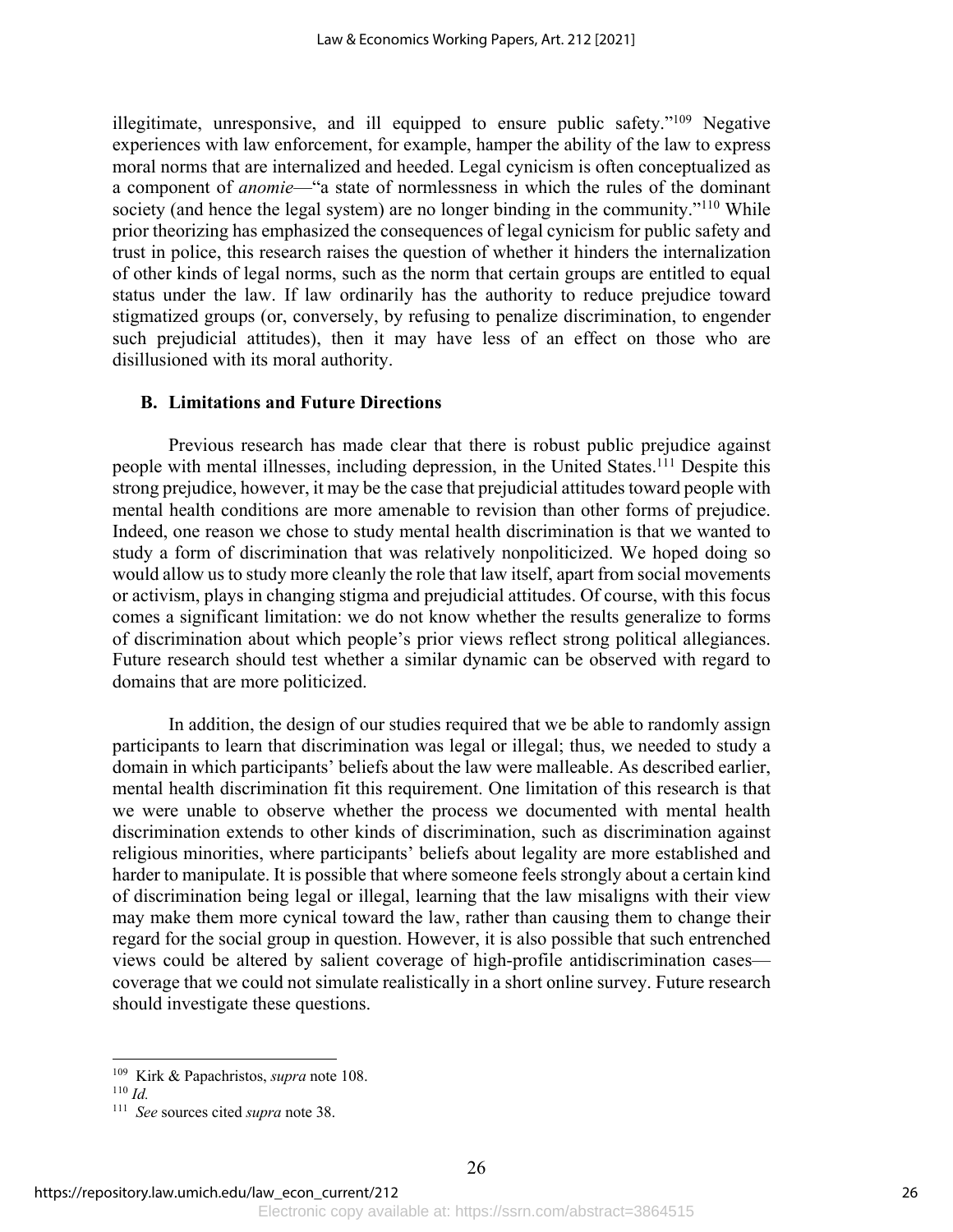#### Sommers and Burke:

Another limitation of this study is that we focused on explicit prejudicial attitudes as measured by self-report. We make no claim about whether implicit social cognition including implicit bias—is affected by beliefs about the legal status of discrimination. While understanding explicit prejudice is an important aim, future studies should examine how such interventions affect nonconscious forms of bias, including implicit bias against people with mental health conditions.<sup>112</sup> In the same vein, it is an open question whether intergroup behavior, and not just attitudes, shift in response to law in the absence of sanctions. An area for future research is to see whether participants behave more warmly toward members of a social group when they believe that discrimination against that group is illegal (vs. legal).

There are several additional areas that future research should explore. One is why people differ in the extent to which they trust the courts. Research on legal socialization suggests that it is a product of prior experience with interaction with the law, such as law enforcement. For instance, people who as children attended schools that were heavily policed may have a different orientation toward the law than those who did not.<sup>113</sup> This socialization process has been shown to affect how adults come to view the law, including whether they cooperate with police investigations and whether they engage in violent crime.114 To our knowledge, no research has documented any connection between prior experience with the legal system and how deferential individuals are to antidiscrimination edicts. The link between experiences with police and trust in courts (as distinct from trust in police) deserves further study, as does the link between legal socialization and propensity to break antidiscrimination laws (as distinct from committing violent crimes).

In addition, future research should examine the precise psychological mechanism through which the expressive function of law changes participants' own personal feelings of prejudice. We have identified several possibilities—courts as moral authorities, courts as indications of societal consensus—but our studies have not distinguished between them. The moderating role of court legitimacy would suggest that courts as moral authorities is a mechanism that warrants a more targeted investigation. Furthermore, future research should test whether the expressive effect of antidiscrimination law obtains when the law on the books is not enforced in practice. For instance, if it is illegal for a Fendle to gomp a Zorpie, yet Fendles are rarely punished for gomping Zorpies, what inferences do people draw about the social status of Zorpies? By the same token, if it is illegal to discriminate against people with mental health conditions, yet employers who refuse to hire people on the basis of their history of depression seldom face sanctions, will people show less prejudice toward people

<sup>112</sup> Lindsey L. Monteith & Jeremy W. Pettit, *Implicit and Explicit Stigmatizing Attitudes and Stereotypes About Depression*, 30 J. SOC. & CLINICAL PSYCH. 484 (2011); Rüsch, et al., *Automatically Activated Shame Reactions and Perceived Legitimacy of Discrimination: A Longitudinal Study Among People with Mental Illness*, 41 J. BEHAV. THERAPY & EXPERIMENTAL PSYCHIATRY 60 (2010).

<sup>113</sup> *E.g.*, TOM R. TYLER & RICK TRINKNER, WHY CHILDREN FOLLOW RULES: LEGAL SOCIALIZATION AND THE DEVELOPMENT OF LEGITIMACY (2013); Yael Granot & Tom R. Tyler, *Adolescent Cognition and Procedural Justice: Broadening the Impact of Research Findings on Policy and Practice*, 13 SOC. & PERSONALITY PSYCH. COMPASS e12503 (2019).

<sup>114</sup> Kirk & Papachristos, *supra* note 108.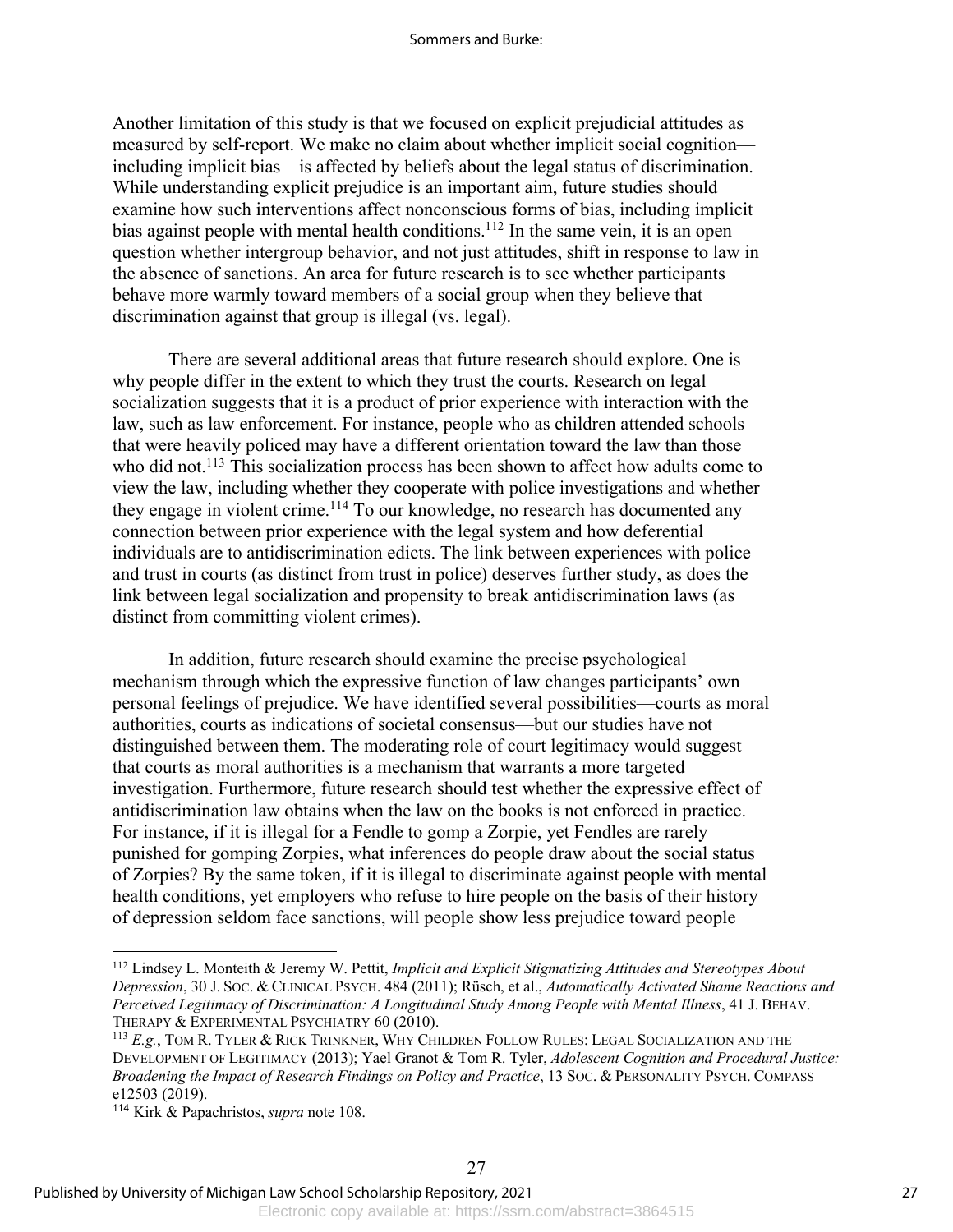with mental health conditions? Does law need to be enforced in order to have an expressive effect, or does law by itself provide people with a reason to shift their views?

### **VI. Conclusion**

There has long been a debate about whether law can change prejudicial attitudes. Since at least *Plessy v. Ferguson*'s assertion that "Legislation is powerless to eradicate racial instincts  $\dots$ ,  $\cdot$ <sup>115</sup> skeptics have contended that extending legal protection to marginalized groups will not change the hearts and minds of the public. Social scientists who have defended the law's power to shift attitudes have generally suggested that it does so through increases in inter-group contact, or through observing descriptive norms that are gradually internalized. In this Article, we test a more direct link, examining whether the law itself sends a signal about societal values, which causes people to conform not just to the legal rule, but to the broader message of social equality between groups.

We find evidence, first, that people do draw inferences about the social status of novel groups when an unfamiliar society refuses to outlaw injurious behavior directed against group members (Study1). This finding is important, if unsurprising: many historic legal battles were as much disagreements over what messages are sent by various legal regimes, as they were disagreements over the material consequences of the regimes.<sup>116</sup> The debate over school segregation, for example, was also a debate over the *meaning* of state-sanctioned segregation; according to expressivists, "*Plessy v. Ferguson* asserted that such laws did not 'mean' black inferiority . . . ,"117 while *Brown v. Board of Education* insisted it did. The Court in *Brown* v. Board of Education famously relied on empirical evidence showing that Black children had internalized degrading messages expressed by de jure segregation.<sup>118</sup> Our findings underscore that the failure to outlaw injurious behavior characteristically perpetrated by one group against another sends the message that the society does not value members of the targeted group.

We next showed that in the context of a real, contemporary form of prejudice prejudice against people with mental health conditions—learning that the law prohibits discrimination contributes to favorable attitudes toward members of that group (Studies 2-3). Importantly, this expressive effect is observed only among individuals who view courts as high in legitimacy. Thus, we conclude that the power of antidiscrimination law to reduce societal prejudice depends on the degree to which the judicial system retains its popular legitimacy. When the judicial system is seen as legitimate, legal decisions may have psychological consequences well beyond their official scope, including facilitating or inhibiting efforts to reduce personal prejudice.

<sup>115</sup> 163 U.S. 537 (1896).

<sup>116</sup> Sunstein, *supra* note 10; Kahan, *supra* note 10.

<sup>117</sup> Sunstein, *supra* note 10, at 2022 (citing 163 U.S. 537 (1896)).

<sup>118</sup> 347 U.S. 483 n.11 (1954) (citing KENNETH B. CLARK, *Effect of Prejudice and Discrimination on Personality Development*, in MIDCENTURY WHITE HOUSE CONF. ON CHILD. AND YOUTH (1950) (claiming, among other findings, that "[t]o separate [African-American children] from others of similar age and qualifications solely because of their race generates a feeling of inferiority as to their status in the community that may affect their hearts and minds in a way unlikely ever to be undone.")).